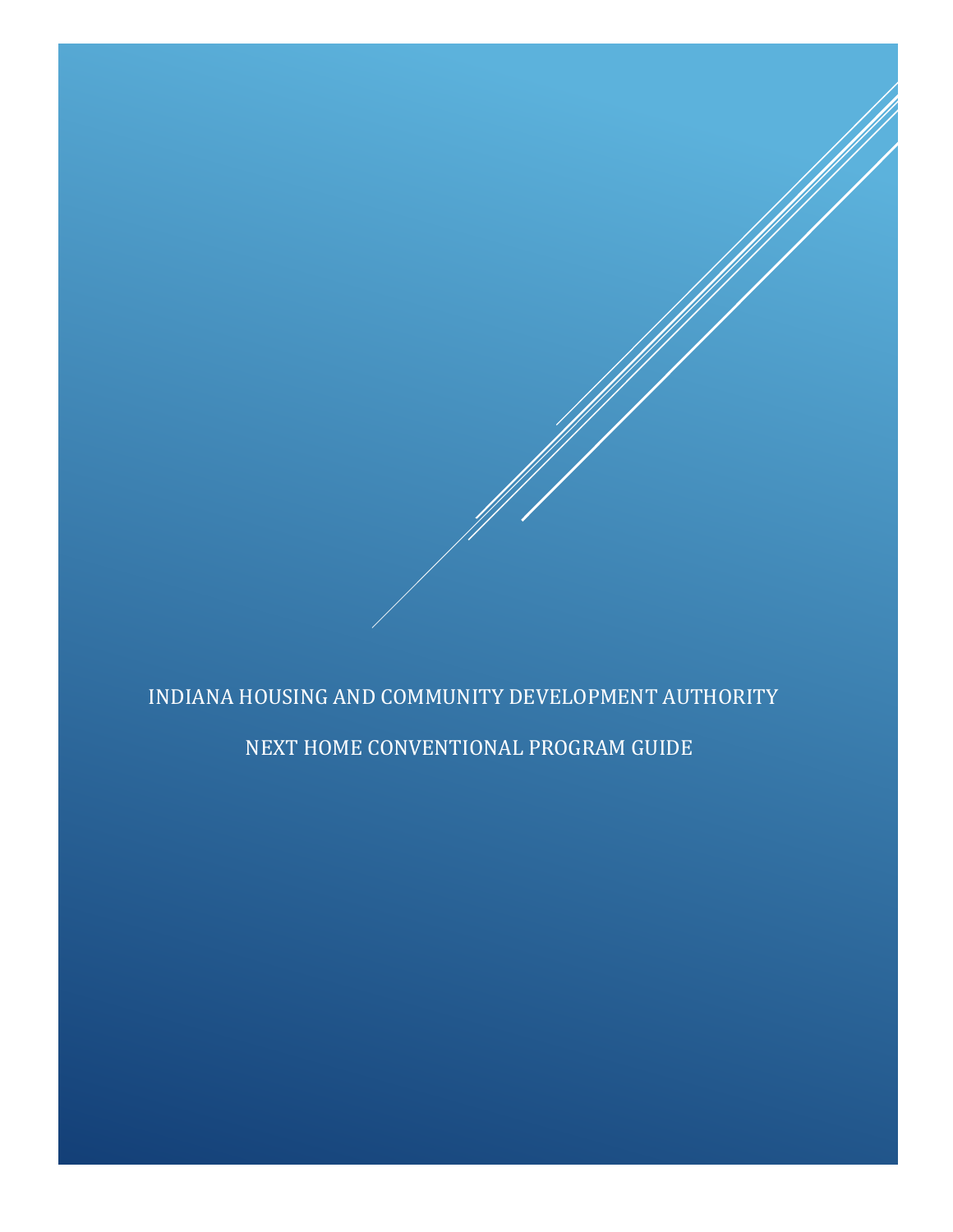## **INDIANA HOUSING AND COMMUNITY DEVELOPMENT AUTHORITY NEXT HOME CONVENTIONAL PROGRAM TABLE OF CONTENTS**

| <b>PREAMBLE</b>                                                                                                                                                                      | <b>PAGE</b> iii |
|--------------------------------------------------------------------------------------------------------------------------------------------------------------------------------------|-----------------|
| <b>DEFINITIONS</b>                                                                                                                                                                   | <b>PAGE</b> iv  |
| <b>EXECUTIVE SUMMARY</b>                                                                                                                                                             | <b>PAGE vi</b>  |
| <b>SECTION 1</b><br><b>GEOGRAPHIC ELIGIBILTY</b><br>A. Explanation of Target & Non-Target Areas<br>1.<br>2.<br>Indiana Targeted Areas                                                | <b>PAGE 10</b>  |
| <b>SECTION 2</b><br><b>MORTGAGOR ELIGIBILITY</b><br>Definition of First Time Homebuyer<br>1.<br>2.<br>Definition of Income Eligibility<br>3.<br>Aliens                               | PAGE 13         |
| <b>SECTION 3</b><br>PROPERTY ELIGIBILITY<br>Type of Properties Allowed<br>1.<br>2.<br><b>Acquisition Cost</b><br>Manufactured Housing<br>3.<br><b>Eligibility Requirements</b><br>4. | <b>PAGE 15</b>  |
| <b>SECTION 4</b><br><b>MORTGAGE FINANCING ELIGIBILITY</b><br>Mortgage Financing Eligibility<br>1.<br>2.<br>Notes Regarding Mortgage Financing                                        | <b>PAGE 18</b>  |
| <b>SECTION 5</b><br><b>INTEREST RATE CHANGES</b><br><b>Interest Rate Change</b><br>1.<br>2.<br>Notification of Rate Change                                                           | <b>PAGE 19</b>  |
| <b>SECTION 6</b><br><b>FEE SCHEDULE</b><br>1. Reservation Fees<br>2. Extension Fees<br>3.<br>Reinstatement Fees<br>4.<br>Participating Lender Compensation                           | <b>PAGE 20</b>  |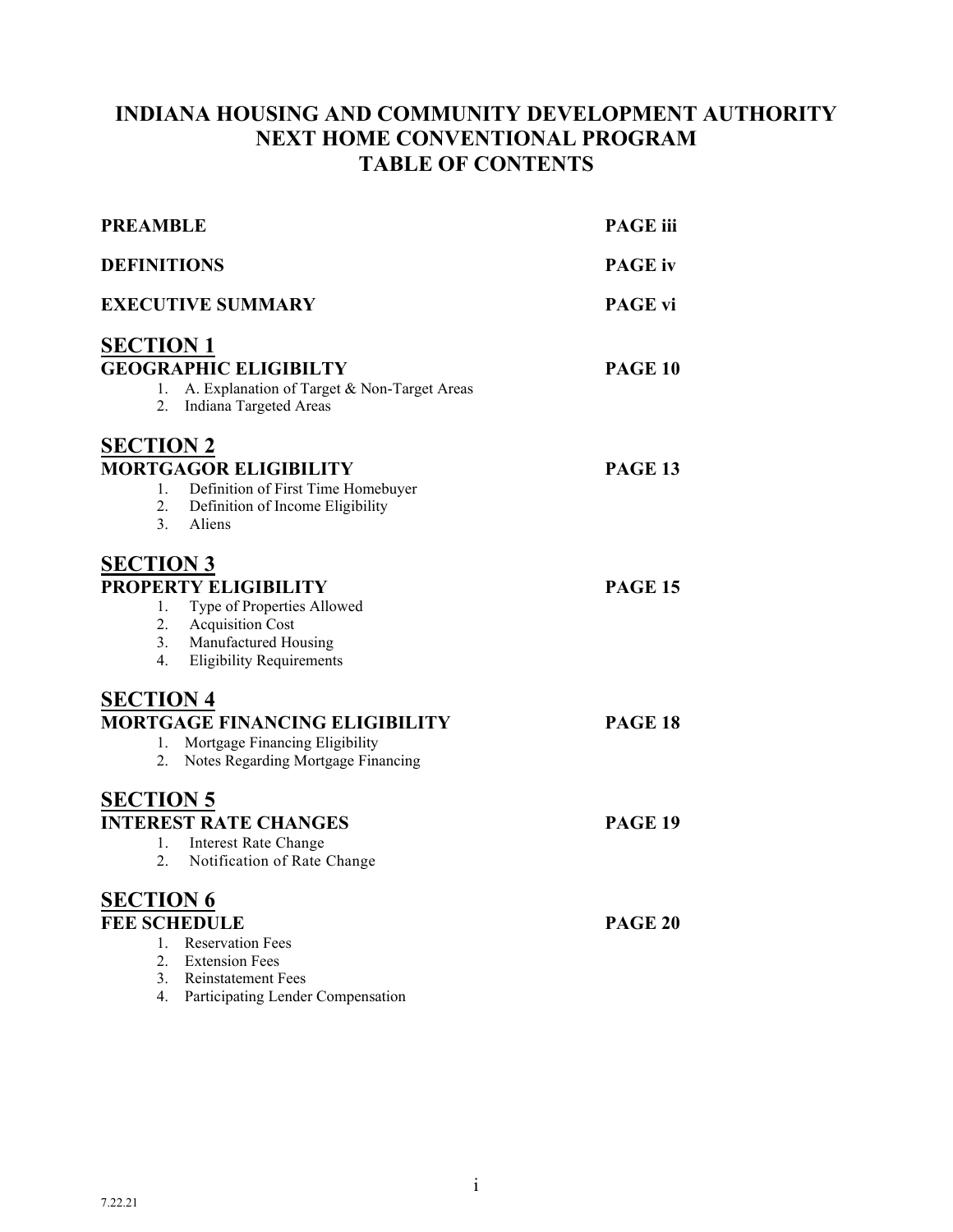|                                                      | <b>PAGE 21</b>                                                                                                                                                                                                                                                                                                                                                                                                                                                                      |
|------------------------------------------------------|-------------------------------------------------------------------------------------------------------------------------------------------------------------------------------------------------------------------------------------------------------------------------------------------------------------------------------------------------------------------------------------------------------------------------------------------------------------------------------------|
|                                                      |                                                                                                                                                                                                                                                                                                                                                                                                                                                                                     |
|                                                      |                                                                                                                                                                                                                                                                                                                                                                                                                                                                                     |
| Modifications                                        |                                                                                                                                                                                                                                                                                                                                                                                                                                                                                     |
| Transfer of a Reservation (Mortgagor)                |                                                                                                                                                                                                                                                                                                                                                                                                                                                                                     |
|                                                      |                                                                                                                                                                                                                                                                                                                                                                                                                                                                                     |
| Participating Lender's Cancellation of a Reservation |                                                                                                                                                                                                                                                                                                                                                                                                                                                                                     |
|                                                      |                                                                                                                                                                                                                                                                                                                                                                                                                                                                                     |
|                                                      | PAGE 23                                                                                                                                                                                                                                                                                                                                                                                                                                                                             |
| Submission                                           |                                                                                                                                                                                                                                                                                                                                                                                                                                                                                     |
|                                                      |                                                                                                                                                                                                                                                                                                                                                                                                                                                                                     |
| Pre-Approval Upload (Incomplete)                     |                                                                                                                                                                                                                                                                                                                                                                                                                                                                                     |
|                                                      |                                                                                                                                                                                                                                                                                                                                                                                                                                                                                     |
|                                                      | <b>PAGE 25</b>                                                                                                                                                                                                                                                                                                                                                                                                                                                                      |
| Second Mortgage                                      |                                                                                                                                                                                                                                                                                                                                                                                                                                                                                     |
| Second Mortgage Execution Information                |                                                                                                                                                                                                                                                                                                                                                                                                                                                                                     |
| Requesting DPA Funds                                 |                                                                                                                                                                                                                                                                                                                                                                                                                                                                                     |
| <b>Intermediary Disbursements</b>                    |                                                                                                                                                                                                                                                                                                                                                                                                                                                                                     |
|                                                      |                                                                                                                                                                                                                                                                                                                                                                                                                                                                                     |
|                                                      | <b>PAGE 27</b>                                                                                                                                                                                                                                                                                                                                                                                                                                                                      |
| Due Date                                             |                                                                                                                                                                                                                                                                                                                                                                                                                                                                                     |
|                                                      |                                                                                                                                                                                                                                                                                                                                                                                                                                                                                     |
|                                                      |                                                                                                                                                                                                                                                                                                                                                                                                                                                                                     |
| Closing Package Upload Incomplete                    |                                                                                                                                                                                                                                                                                                                                                                                                                                                                                     |
|                                                      |                                                                                                                                                                                                                                                                                                                                                                                                                                                                                     |
|                                                      | <b>PAGE 29</b>                                                                                                                                                                                                                                                                                                                                                                                                                                                                      |
| Cancellation                                         |                                                                                                                                                                                                                                                                                                                                                                                                                                                                                     |
| Denied Reservation                                   |                                                                                                                                                                                                                                                                                                                                                                                                                                                                                     |
|                                                      | <b>SECTION 7</b><br><b>RESERVATION PROCEDURE</b><br>Preliminary Eligibility Review<br><b>Reservation Request</b><br>Transfer of a Reservation (Participating Lender)<br><b>SECTION 8</b><br>PRE-APPROVAL UPLOAD<br>Pre-Approval Upload (Approval)<br><b>SECTION 9</b><br>DOWN PAYMENT ASSISTANCE (DPA)<br><b>SECTION 10</b><br><b>CLOSING PACKAGE UPLOAD</b><br>Submission<br>3. Closing Package Upload Approval<br><b>SECTION 11</b><br><b>CANCELLED/REJECTED/TERMINATED LOANS</b> |

3. Permanent Termination Policy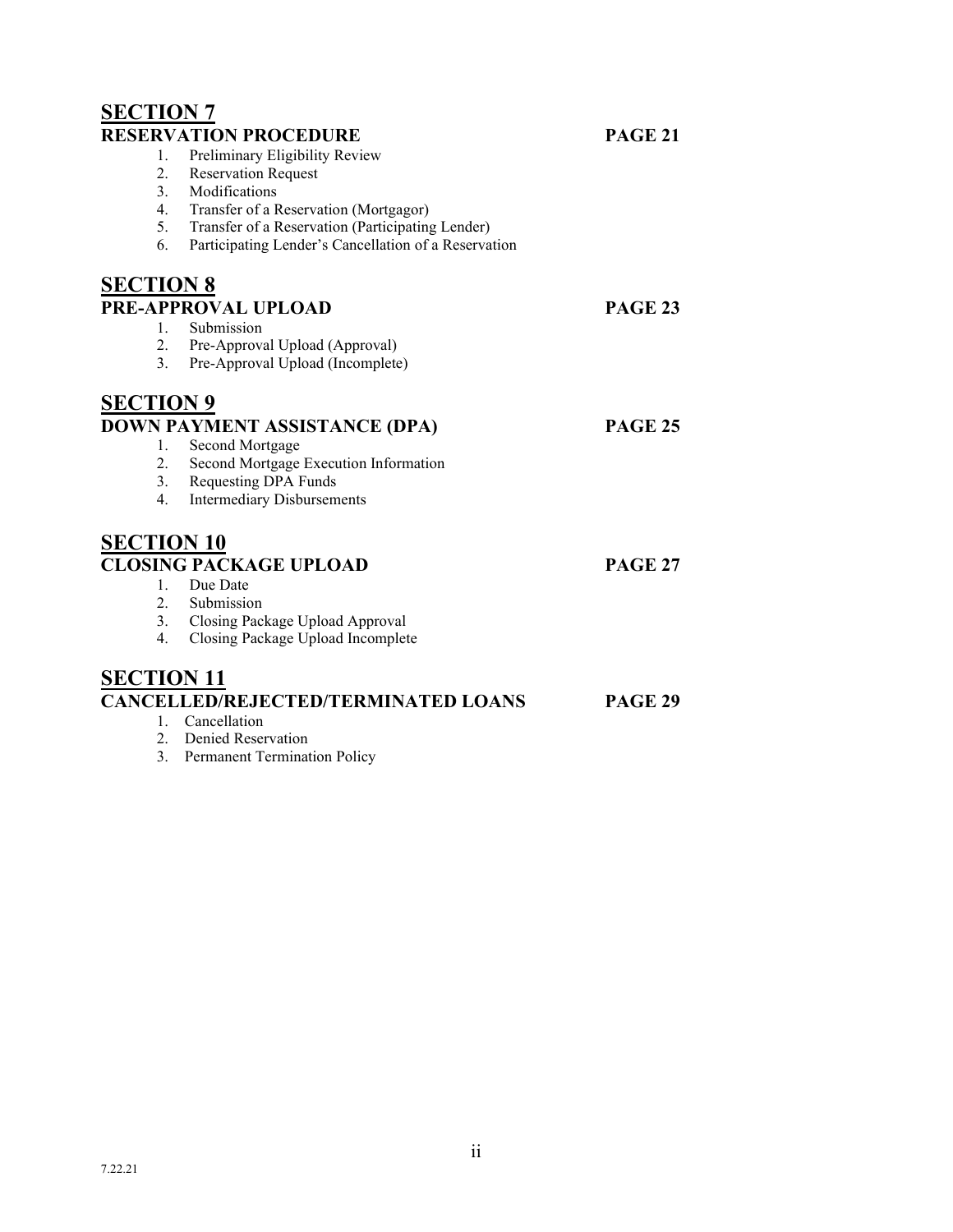# **INDIANA HOUSING AND COMMUNITY DEVELOPMENT AUTHORITY NEXT HOME CONVENTIONAL PROGRAM PREAMBLE**

The Next Home Conventional Program is a conventional thirty (30) year fixed rate program offered by IHCDA that assist the mortgagor with Down Payment Assistance (DPA) on the purchase of a single-family home. The Next Home Conventional Program can be financed as either a Fannie Mae ("NH MAE") or Freddie Mac ("NH MAC") loan. The Next Home Conventional Program provides DPA in an amount not to exceed three- and one-half percent  $(3.5%)$  of the lower of the Subject Property's purchase price or appraised value. These loans must meet the requirements set forth in this Program Guide, the Master Servicer and either Fannie Mae or Freddie Mac, whichever of the two is appropriate.

The Next Home Conventional Program can be used in conjunction with the Mortgage Credit Certificate ("MCC") as the Next Home Conventional MCC Program ("NH MAE/MCC" or "NH MAC/MCC"). Loans originated through the Next Home Conventional Program, must meet the requirements of Fannie Mae or Freddie Mac (whichever of the two is appropriate), the Master Servicer, this program guide and those of the MCC Program (see MCC Program Guide).

Due to the variations in the type of financing that can be provided through this Program, it is important that you not only review the requirements set forth in this Program Guide, but also review the requirements of Fannie Mae or Freddie Mac (whichever of the two is appropriate), Master Servicer and if appropriate those of the MCC.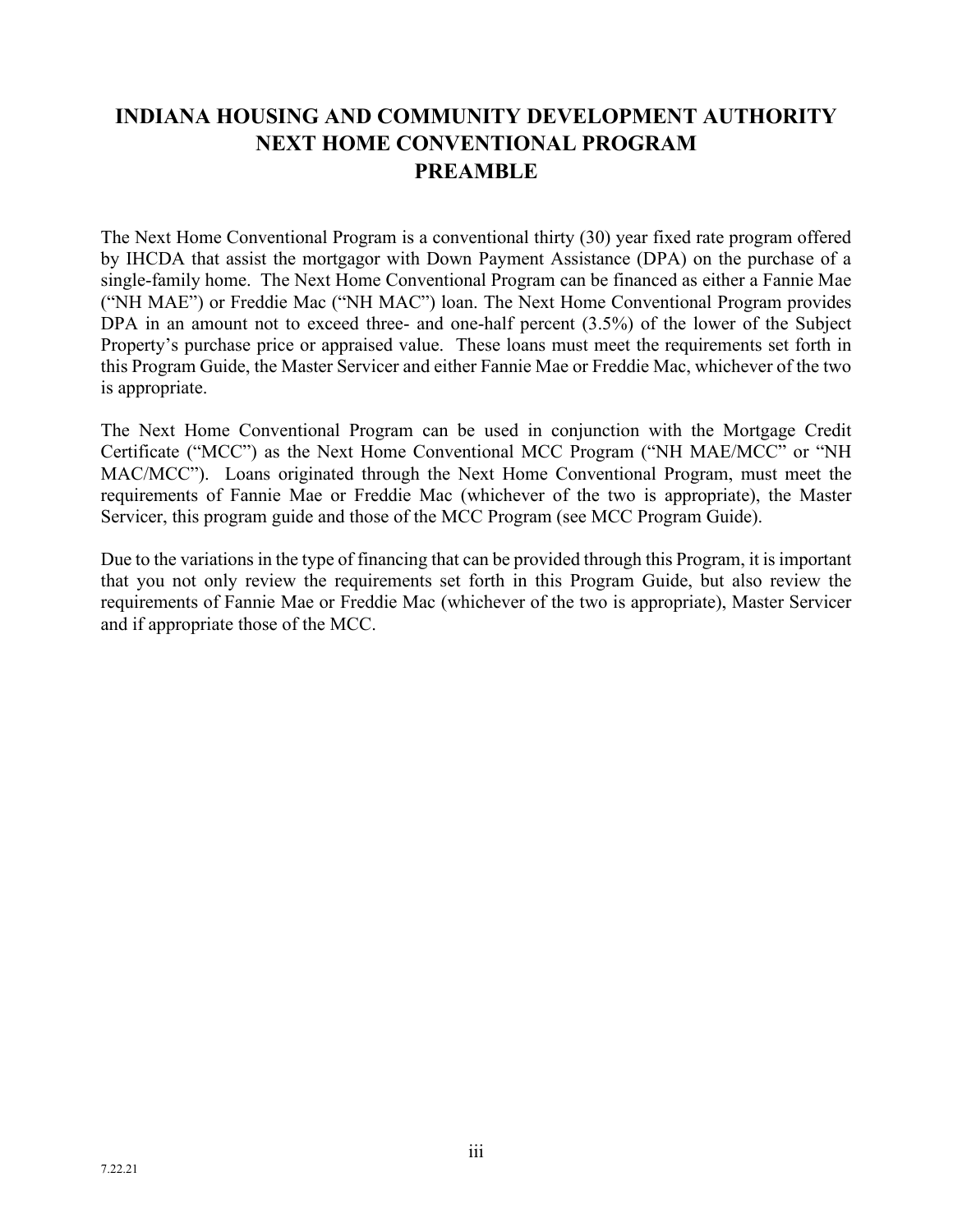# **INDIANA HOUSING AND COMMUNITY DEVELOPMENT AUTHORITY NEXT HOME CONVENTIONAL PROGRAM DEFINITIONS**

"Accessory Unit" is typically an additional living area independent of the primary dwelling unit, and includes a fully functioning kitchen and bathroom.

"Acquisition Cost" has the meaning set forth in Section 3 of this Program Guide.

"Affordability Period" is the time between the closing date and the end of three (3) years after the execution of the forgivability term for the Second Mortgage (DPA 2nd Mortgage).

"AMI" is the Area Median Income and the program being utilized by the Mortgagors determines which AMI to review for compliance.

"Commitment Expiration Date" means the date on which IHCDA's commitment under the Program expires.

"Co-Mortgagor" means any additional individual(s), in addition to the primary Mortgagor, meeting the qualifications of the First Place Program, who is responsible for any primary and secondary liability associated with the Subject Property and as the context requires, for which the Subject Property is their primary residence.

"Conventional financing" means financing provided through either the Federal National Mortgage Association ("Fannie Mae") home loan program or the Federal Home Loan Mortgage Corporation ("Freddie Mac") home loan program.

"CreditSmart" is a homebuyer educational class that is accepted by Freddie Mac.

"Date of Closing" is the closing date listed on the Closing Disclosure signed by the borrower(s) at closing.

"DPA" means down payment assistance.

"DTI" is the debt-to-income ratio of the Mortgagor or debt/income.

"First-Time Homebuyer" is an individual who has not, at any time during the three (3) years preceding the date of the loan closing, had a present ownership interest in his or her principal residence.

"Framework" is a homebuyer educational class accepted by both Fannie Mae and Freddie Mac.

"GSE" means Government Sponsored Enterprise, there are two separate and distinct GSE's in reference for the Next Home Conventional Program, which are "Fannie Mae" and "Freddie Mac".

"IHCDA" means the Indiana Housing and Community Development Authority.

"IHCDA Online" means the online system (DMS) used by IHCDA and the Participating Lender to access, manage and verify the program being utilized and the current status of a specific loan.

"Master Servicer" means US Bank, N.A.

"MCC" means Mortgage Credit Certificate (also, see Mortgage Credit Certificate Program Guide).

"Mortgagor" means any individual(s) meeting the qualifications of the Next Home Conventional Program or the Next Home Conventional MCC Program, who is responsible for any primary and secondary liability associated with the Subject Property.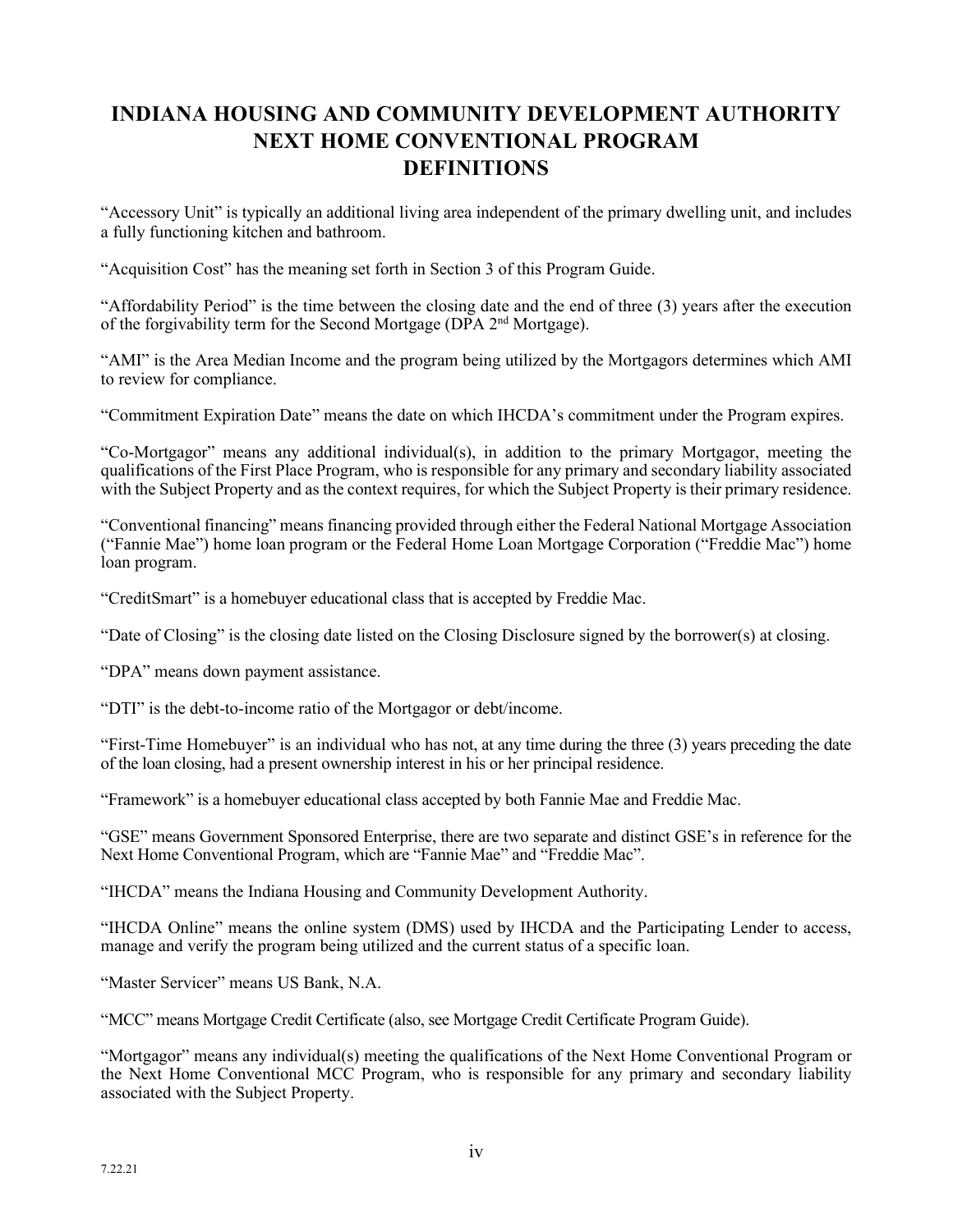"MOSA" means Mortgage Origination and Sales Agreement.

"NH MAC" means the Next Home Conventional Program utilizing Freddie Mac conventional financing.

"NH MAC/MCC" means the Next Home Conventional Program utilizing Freddie Mac conventional financing with the MCC as a combo program, utilizing both DPA and the MCC.

"NH MAE" means the Next Home Conventional Program utilizing Fannie Mae conventional financing.

"NH MAE/MCC" means the Next Home Conventional Program utilizing Fannie Mae conventional financing with the MCC as a combo program, utilizing both DPA and the MCC.

"Participating Lender" means a lender that has signed the IHCDA Mortgage Origination and Sale Agreement (MOSA).

"Program" means the Next Home Conventional or Next Home Conventional MCC Program, distinctions (NH MAC, NH MAC/MCC, NH MAE or NH MAE/MCC) associated with the type of financing will be noted with the identifiers listed above.

"Program Guide" means this IHCDA Next Home Conventional Program Guide, distinctions (NH MAC, NH MAC/MCC, NH MAE or NH MAE/MCC) associated with the type of financing will be noted with the identifiers listed above.

"Purchase Agreement" means an agreement to purchase real property between, at a minimum, the seller of such property and the Mortgagor.

"Qualified Census Tract" (QCT) has the meaning set forth in Section 1 of this Program Guide.

"Relock" means that the interest rate of a loan will need to be re-established at the higher of the current interest rate and the original interest rate.

"Second Mortgage" has the meaning set forth in Section 9 of this Program Guide.

"Single-Family Dwelling" is a structure designed for residential use by one family, or a unit so designed, whose owner owns, directly or through a non-profit cooperative housing organization, an undivided interest in the underlying real estate, including property owned in common with others.

"Subject Property" is the property the Mortgagors are purchasing and will reside in.

"Targeted Area" has the meaning set forth in Section 1 of this Program Guide.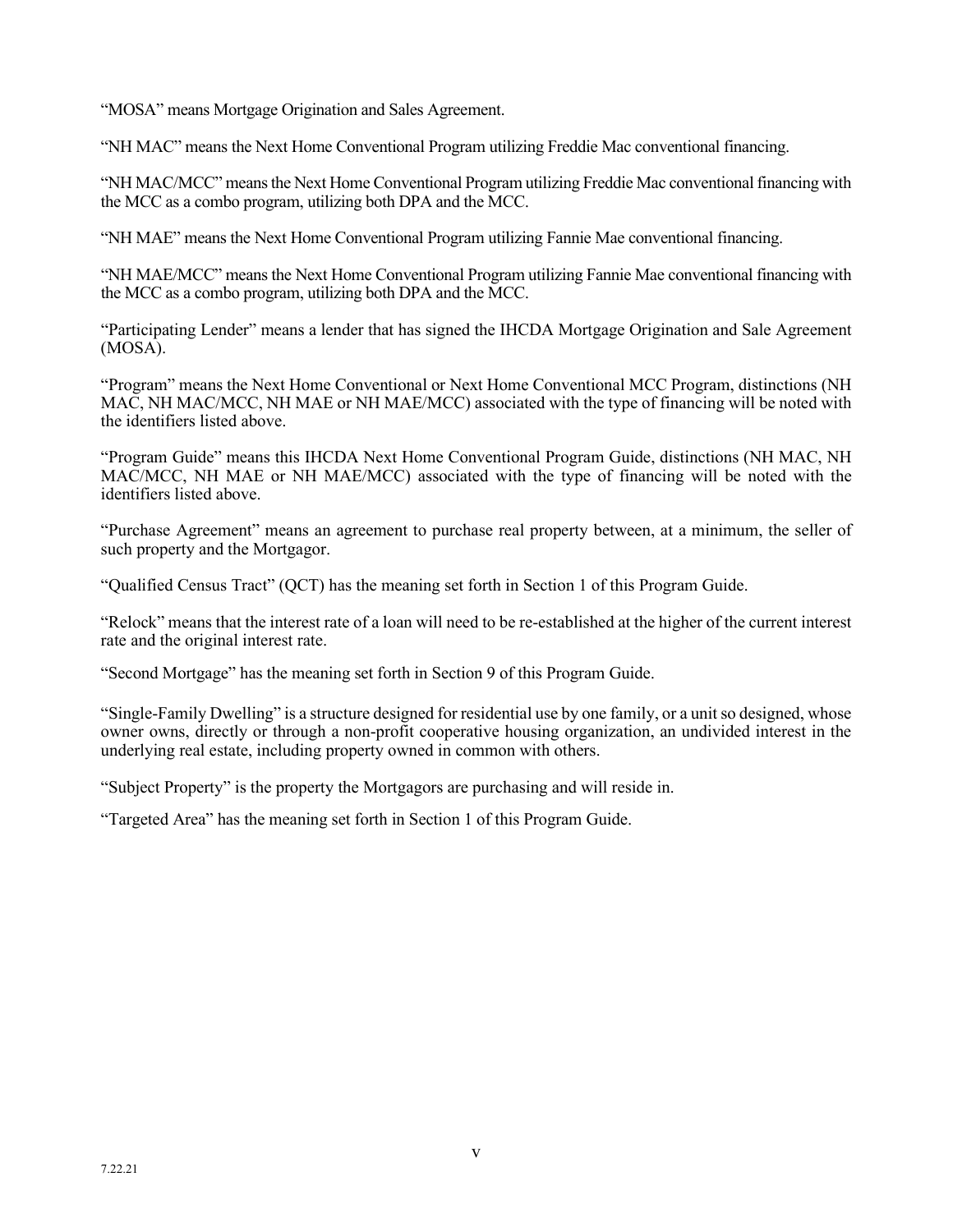# **INDIANA HOUSING AND COMMUNITY DEVELOPMENT AUTHORITY NEXT HOME CONVENTIONAL PROGRAM EXECUTIVE SUMMARY**

This Executive Summary provides a summary of materials provided in this Program Guide.

#### **NH MAE OR NH MAC CAN BE COMBINED WITH THE MORTGAGE CREDIT CERTIFICATE PROGRAM (MCC). THE PARTICIPATING LENDER MUST FOLLOW MCC GUIDELINES IN THIS CASE THAT ARE CONTAINED IN THE MCC PROGRAM GUIDE, WITH THE FOLLOWING EXCEPTIONS:**

- 1. THE PARTICIPATING LENDER MUST SELL THE NEXT HOME MCC LOAN TO THE MASTER SERVICER.
- 2. THE PARTICIPATING LENDER MUST USE THE CURRENT NEXT HOME CONVENTIONAL PROGRAM INTEREST RATE.
- 3. ALL LOANS MUST BE CONVENTIONAL, 30 YEAR FIXED RATE MORTGAGES.
- 4. THE PARTICIPATING LENDER MUST USE MCC INCOME AND ACQUISITION LIMITS.
- 5. THE MORTGAGOR MUST EXECUTE A SECOND MORTGAGE AND SECOND MORTGAGE NOTE.
- 6. THE PARTICIPATING LENDER MUST HAVE THE LOAN PURCHASED BY THE MASTER SERVICER AND RECEIVE FINAL APPROVAL FROM IHCDA WITHIN SIXTY (60) DAYS AFTER THE DATE OF RESERVATION.
- 7. THE PARTICIPATING LENDER MUST REFER TO SECTION 6 OF THE THIS PROGRAM GUIDE FOR EXTENSION FEES.

#### **WHAT A PARTICIPATING LENDER SHOULD KNOW ABOUT A MORTGAGOR AND THEIR HOME**:

- 1. Both IHCDA and the Participating Lender reserve their rights to request any additional documentation needed to make an accurate determination of eligibility on any given file.
- 2. IHCDA cannot email, fax, or mail any document, including any mortgage documents provided by the Participating Lender containing the Mortgagor's Social Security Number.
- 3. Reservations for loans will only be taken the time the rates are set and 5:00PM E.D.T., Monday through Friday.
- 4. A rate sheet will appear in IHCDA Online when a Participating Lender reserves a loan.
- 5. All reservations must be for either Fannie Mae or Freddie Mac conventional thirty (30) year fixed rate mortgages.
- 6. All loans must be underwritten to and meet GSE, IHCDA and the Master Servicer guidelines.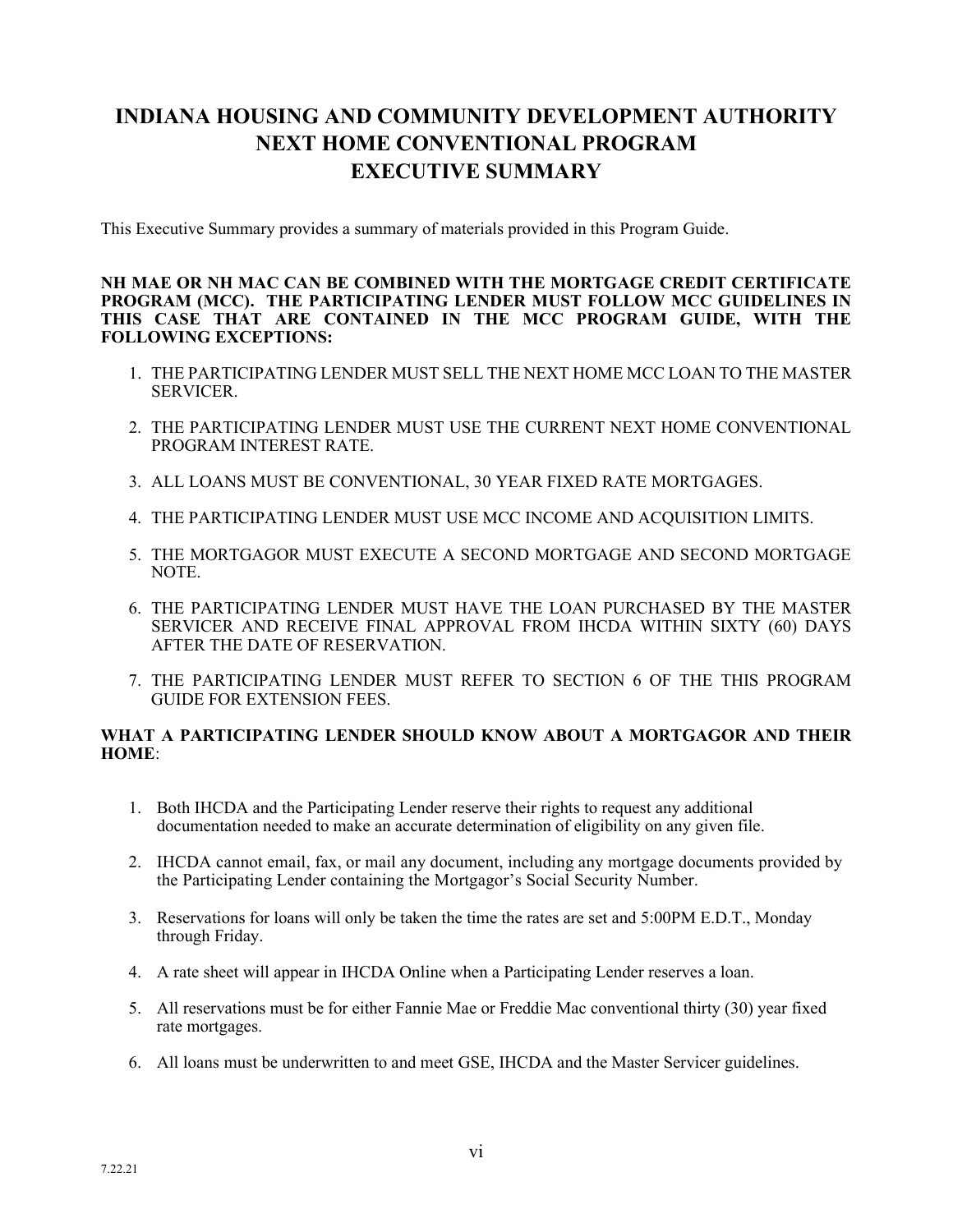- 7. The Mortgagor does not have to be a first-time homebuyer unless using either NH MAE/MCC or NH MAC/MCC.
- 8. The "Framework" homeownership education online training is required for all Fannie Mae loans, which can be found at [https://www.frameworkhomeownership.org/get-started/homebuyer-education.](https://www.frameworkhomeownership.org/get-started/homebuyer-education)
- 9. The "CreditSmart" homeownership education online training is accepted for all Freddie Mac loans, which can be found at [https://sf.freddiemac.com/working-with-us/creditsmart/overview.](https://sf.freddiemac.com/working-with-us/creditsmart/overview)
- 10. Freddie Mac will accept either the "Framework" or the "CreditSmart" educational certificate, but one or the other is required.
- 11. Household size will be determined by the number of Mortgagor(s), expected to occupy the Subject Property, along with dependents listed on the Uniform Residential Loan Application (URLA Form 1003) and any/all individuals expected to cohabitate in the residence.
- 12. The Mortgagor(s) must meet special income guidelines set forth in Section 2 of this Program Guide. Furthermore, income limits vary by county and are dependent on family size.
- 13. Household income will be determined for Mortgagor and Co-Mortgagor(s) only based off qualifying Gross Annual Income provided by the Participating Lender on the Uniform Residential Loan Application (URLA Form 1003) and the required supplement thereto, if any.
- 14. Participating Lender must disclose all forms of qualifying income for Mortgagor and Co-Mortgagor(s) on the Uniform Residential Loan Application (URLA Form 1003) and the required supplement thereto, if any and as described in Section 2 of this program guide.
- 15. The cost of purchasing the home must fall under the federally determined acquisition limits. Acquisition limits vary by county.
- 16. The property must be a one (1) unit dwelling.
- 17. The home must be used as the Mortgagor's principal residence.
- 18. The Auxiliary Unit Affidavit is to be used when an in-law quarters or an additional living space is included within the Subject Property.
- 19. If a Mortgagor is purchasing a property that he or she is renting or has rented previously, the Participating Lender must supply a current lease agreement, purchase agreement, appraisal and a thirty-six (36) month chain of title with the IHCDA Affidavit. If there is no current lease agreement, then a submission of a signed buyer/seller agreement encompassing all terms of the rental agreement is required. The buyer/seller agreement may be submitted in lieu of the lease agreement, from the time the buyer has occupied the rental. In addition, no amount of the rent paid can be applied towards the lowering of the purchase price and/or cannot be used towards the purchase of the property in any fashion; provided however, that the foregoing shall not prevent the financing of a land contract (as described herein).
- 20. A Mortgage Rider is not required on Next Home Conventional loans.
- 21. Tax transcripts are not needed unless using either the NH MAE/MCC or the NH MAC/MCC loan program.
- 22. The purchase price of the property cannot exceed the fair market value (appraised value).
- 23. If originating a Fannie loan, Desktop Underwriter (DU) must be used.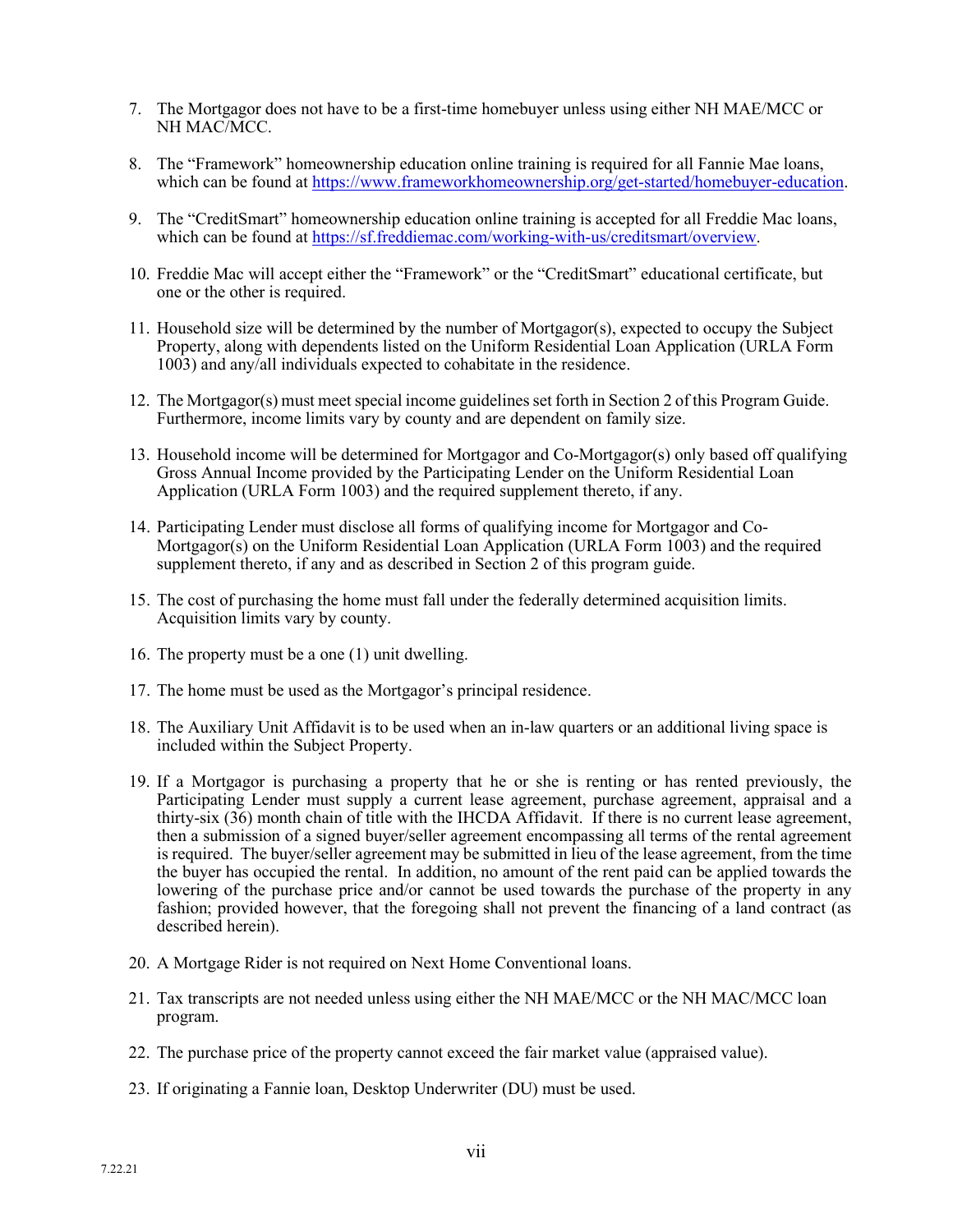- 24. If originating a Freddie loan, Loan Product Advisor (LPA) must be used.
- 25. The Mortgagor(s) must have a minimum FICO credit score that meets the requirement set forth by the Master Servicer. Verification of current FICO credit scores, for conventional financing, must be verified with the Master Servicer.
- 26. The maximum debt to income ratio (DTI) must meet the requirements set forth by the Master Servicer. Verification of the current DTI, for Fannie Mae and Freddie Mac conventional financing, must be verified with the Master Servicer.
- 27. DPA may be used for down payment assistance, closing costs, and pre-paids.
- 28. The amount of DPA cannot exceed three- and one-half percent (3.5%) of the lower of the purchase price or appraised value.
- 29. A Mortgagor may contribute additional cash resources for down payment and closing costs.
- 30. A Mortgagor using DPA funds is not eligible to receive any cash back at closing, except what can be documented as an investment made by the Mortgagor.
- 31. This program does have a Second Mortgage and Promissory Note.
- 32. The DPA Funds will be funded directly by IHCDA once the loan has reached the stage of Committed "Approved". The Participating Lender is required to input the Title Insurance Company's ACH/routing information into IHCDA Online when the loan has reached the Committed "Approved" stage. The funds will be ACH/wired to the Title Company closing the loan. Please allow forty-eight (48) business hours for wire disbursements (one (1) day for disbursement and an additional day to verify funds being received by the Title Company). Wires are processed once, daily.
- 33. If the loan does not close within three (3) business days of the original closing date, the Participating Lender must return the funds associated with the Second Mortgage to IHCDA. In addition, if the Master Servicer is unable to purchase the loan, the Participating Lender must return the funds associated with the Second Mortgage to IHCDA within thirty (30) days after receiving notification from the Master Servicer that it is unable to purchase the loan.
- 34. The Participating Lender is not allowed to fund the DPA at the time of closing. A refund of the DPA from IHCDA to the Participating Lender is not allowed. If the Participating Lender funds the DPA, the loan is out of compliance and the Participating Lender must return the DPA funds IHCDA has provided, if sent, and the Participating Lender will be assigned the Second Mortgage and the loan will be terminated.
- 35. The Mortgage may not be closed prior to the Committed "Approved" date shown in IHCDA Online. If there is a violation of the foregoing, the originating Participating Lender shall retain the First Mortgage. If the First Mortgage is not purchased by the Master Servicer or sub-servicer, for any reason, the originating Participating Lender shall retain the First Mortgage.
- 36. If a loan is refinanced, foreclosed upon, or sold during the Affordability Period, as defined in Section 9 of this Program Guide, the Second Mortgage is due and payable in full immediately.
- 37. The reservation fee for reserving a loan through the Program is a flat, non-refundable fee of \$100.00.
- 38. Co-signers of the Mortgagor are not allowed.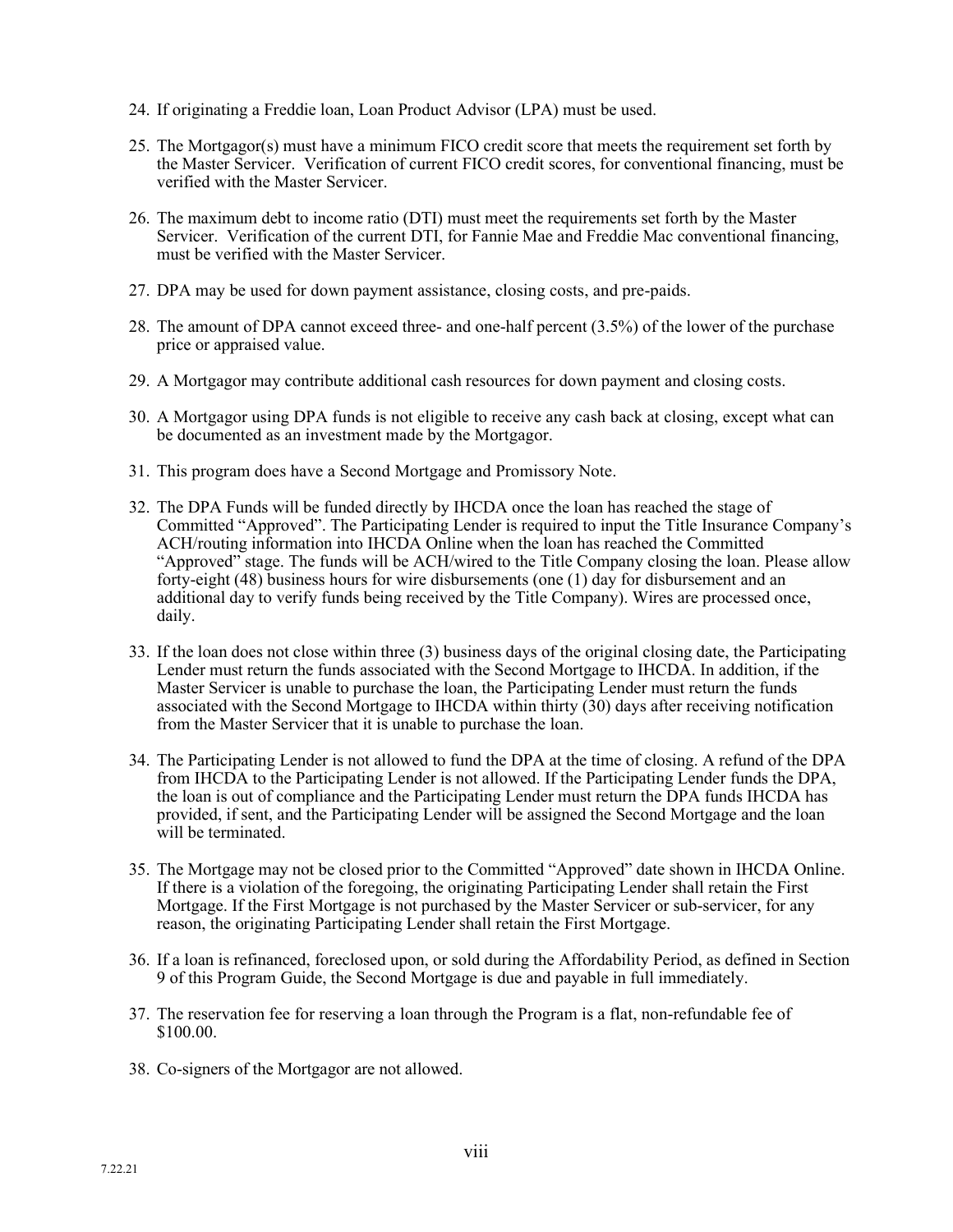- 39. Participating Lender must advise each Mortgagor of the importance of obtaining an independent home inspection for any home it plans to purchase in accordance with the Master Servicer, Fannie Mae and Freddie Mac guidelines.
- 40. Federal Recapture Tax may apply, if utilizing the Mortgage Credit Certificate in conjunction with any Next Home Conventional Program. See the Mortgage Credit Certificate Program Guide for additional information.
- 41. The First Mortgage may not be closed prior to the Committed "Approved" date shown in IHCDA Online. If there is a violation of the foregoing, the originating Participating Lender shall retain the First Mortgage and Second Mortgage. If the First Mortgage is not purchased by the Master Servicer or sub-servicer, for any reason, the originating Participating Lender shall retain the First Mortgage and Second Mortgage.
- 42. Final Approval from IHCDA and purchase by the Master Servicer must occur by the Commitment Expiration Date (60 days from the date of reservation).
- 43. If there are any conflicts between the GSE guidelines and the Program guidelines, please contact IHCDA. IHCDA will also address all questions regarding tax compliance. All other questions should be directed to the Master Servicer.
- 44. Any employee, agent, or associate of the Participating Lender caught forging or altering documentation or otherwise misrepresenting information will be suspended from the Program and the pertinent information will be turned over to the proper state and local authorities.
- 45. IHCDA strongly encourages Participating Lenders to print this program guide from <https://www.in.gov/ihcda/4117.htm>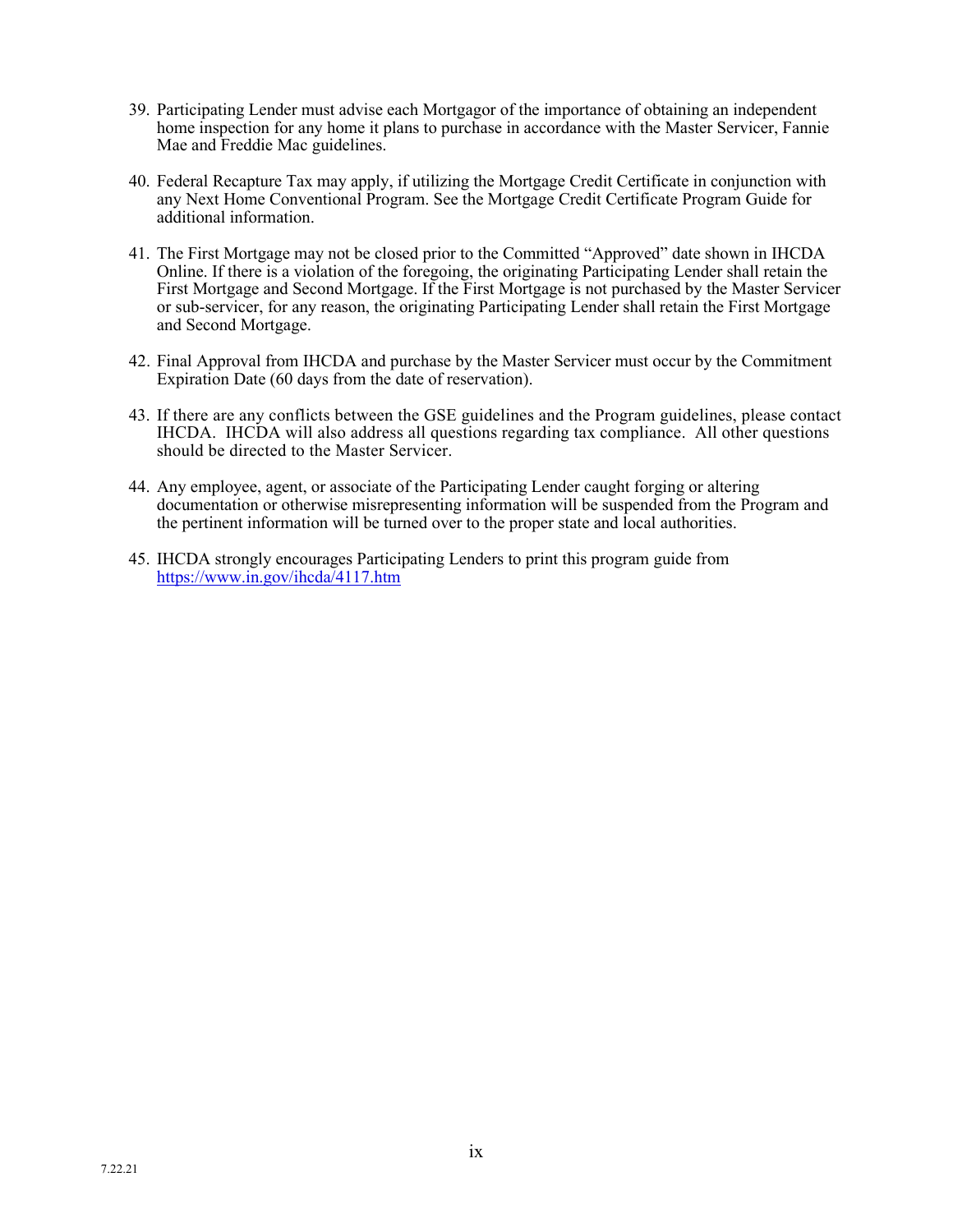## **INDIANA HOUSING AND COMMUNITY DEVELOPMENT AUTHORITY NEXT HOME CONVENTIONAL PROGRAM GEOGRAPHIC ELIGIBILITY SECTION 1**

Certain geographic areas in Indiana have been designated as "Targeted Areas". Areas in the State not designated as Targeted Areas are referred to as "Non-Targeted Areas".

- 1. Targeted Areas are either:
	- a. A Qualified Census Tract: seventy percent (70%) or more of the families have an income which is eighty percent (80%) or less of the statewide median family income.
	- b. An "Area of Chronic Economic Distress" as designated by the State and approved by the Secretary of the United States Department of Treasury and the Secretary of the United States Department of Housing and Urban Development.
- 2. Targeted Areas include the following counties in the State of Indiana:

| <b>Brown</b>     | <b>Clinton</b> | Crawford      | <b>Daviess</b> | Dearborn   | Decatur |
|------------------|----------------|---------------|----------------|------------|---------|
| Fayette          | Franklin       | <b>Fulton</b> | Greene         | Jackson    | Jasper  |
| <b>Jefferson</b> | Knox           | Lawrence      | Miami          | Ohio       | Orange  |
| Owen             | Parke          | Perry         | Pike           | Rush       | Scott   |
| Shelby           | Spencer        | Vermillion    | Vigo           | Washington | Wayne   |

Targeted Areas also include the following census tracts within counties that themselves are not Targeted Areas. The property appraiser must note the qualifying census tract information on the appraisal for a property to be designated within a Targeted Area.

| <b>IRS</b><br>2020 | <b>SECTION</b>      | 42(d)(5)(B) | <b>QUALIFIED</b> | <b>CENSUS</b> | <b>TRACTS</b> |
|--------------------|---------------------|-------------|------------------|---------------|---------------|
| County             | <b>Census Tract</b> |             |                  |               |               |
| Allen              | 0005.00             | 0006.00     | 0007.01          | 0012.00       | 0013.00       |
|                    | 0016.00             | 0017.00     | 0020.00          | 0021.00       | 0023.00       |
|                    | 0026.00             | 0028.00     | 0029.00          | 0030.00       | 0031.00       |
|                    | 0035.00             | 0036.00     | 0040.00          | 0043.00       | 0044.00       |
|                    | 0106.04             | 0112.01     | 0113.02          | 0113.03       | 9800.01       |
| Cass               | 9515.00             |             |                  |               |               |
| Clark              | 0502.00             | 0503.06     | 0505.04          |               |               |
| Clay               | 0401.00             |             |                  |               |               |
| Dearborn           | 0805.00             |             |                  |               |               |
| Delaware           | 0003.00             | 0004.00     | 0005.00          | 0006.00       | 0009.02       |
|                    | 0009.03             | 0010.00     | 0012.00          | 0016.00       | 0017.00       |
|                    | 0020.00             | 0028.00     |                  |               |               |
| Elkhart            | 0015.01             | 0019.01     | 0021.02          | 0023.00       | 0026.00       |
|                    | 0027.00             |             |                  |               |               |
| Floyd              | 0702.00             | 0704.00     | 0705.00          | 0707.00       | 0708.01       |
|                    | 0709.02             |             |                  |               |               |
| Grant              | 0001.00             | 0002.00     | 0004.00          | 0007.00       | 0008.00       |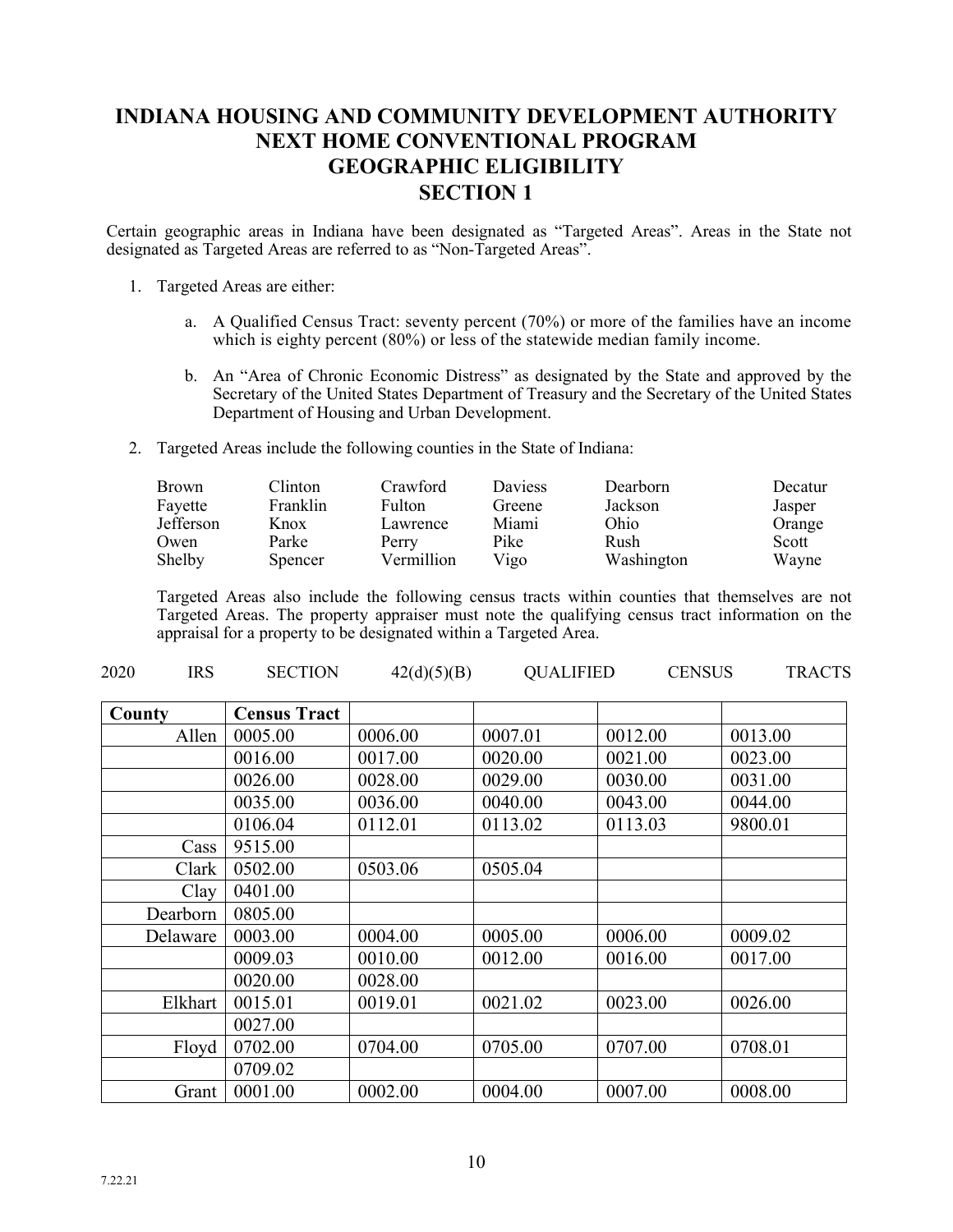| County     | <b>Census Tract</b> |         |         |         |         |
|------------|---------------------|---------|---------|---------|---------|
|            | 0009.00             |         |         |         |         |
| Henry      | 9763.00             | 9765.00 |         |         |         |
| Howard     | 0002.00             | 0004.00 | 0009.00 | 0012.00 |         |
| Jay        | 9630.00             | 9633.00 |         |         |         |
| Lake       | 0102.01             | 0102.03 | 0102.05 | 0103.02 | 0103.04 |
|            | 0104.00             | 0105.00 | 0106.00 | 0109.00 | 0110.00 |
|            | 0111.00             | 0112.00 | 0113.00 | 0114.00 | 0115.00 |
|            | 0116.00             | 0117.00 | 0118.00 | 0119.00 | 0120.00 |
|            | 0121.00             | 0122.00 | 0123.00 | 0124.00 | 0126.00 |
|            | 0127.00             | 0128.00 | 0203.00 | 0204.00 | 0205.00 |
|            | 0206.00             | 0207.00 | 0208.00 | 0214.00 | 0218.00 |
|            | 0301.00             | 0302.00 | 0303.00 | 0304.00 | 0305.00 |
|            | 0306.00             | 0308.00 | 0310.00 | 0411.00 | 0412.00 |
|            | 0415.00             | 0417.00 |         |         |         |
| LaPorte    | 0401.00             | 0403.00 | 0409.00 | 0413.00 | 0414.00 |
|            | 0423.00             | 0430.00 |         |         |         |
| Madison    | 0003.00             | 0004.00 | 0005.00 | 0008.00 | 0009.00 |
|            | 0010.00             | 0119.00 | 0120.00 |         |         |
| Marion     | 3103.05             | 3103.06 | 3201.08 | 3209.02 | 3209.03 |
|            | 3225.00             | 3226.00 | 3301.06 | 3306.00 | 3307.00 |
|            | 3308.03             | 3308.04 | 3308.05 | 3308.06 | 3309.00 |
|            | 3401.08             | 3402.01 | 3402.02 | 3403.00 | 3404.00 |
|            | 3405.00             | 3406.00 | 3407.00 | 3409.02 | 3411.00 |
|            | 3412.00             | 3416.00 | 3417.00 | 3419.03 | 3422.00 |
|            | 3423.00             | 3424.00 | 3425.00 | 3426.00 | 3501.00 |
|            | 3503.00             | 3504.00 | 3505.00 | 3506.00 | 3507.00 |
|            | 3508.00             | 3510.00 | 3512.00 | 3515.00 | 3517.00 |
|            | 3519.00             | 3521.00 | 3523.00 | 3524.00 | 3526.00 |
|            | 3527.00             | 3533.00 | 3535.00 | 3536.00 | 3545.00 |
|            | 3547.00             | 3548.00 | 3549.00 | 3550.00 | 3551.00 |
|            | 3553.00             | 3557.00 | 3559.00 | 3564.00 | 3569.00 |
|            | 3572.00             | 3554.00 | 3555.00 | 3556.00 | 3570.00 |
|            | 3571.00             | 3573.00 | 3574.00 | 3576.00 | 3578.00 |
|            | 3580.00             | 3581.00 | 3601.01 | 3601.02 | 3602.01 |
|            | 3603.02             | 3604.01 | 3604.02 | 3604.04 | 3608.00 |
|            | 3609.00             | 3702.02 | 3802.00 | 3803.00 | 3804.02 |
|            | 3805.02             | 3806.00 | 3807.00 | 3810.01 | 3812.03 |
|            | 3812.04             | 3905.00 | 3907.00 |         |         |
| Marshall   | 0205.00             |         |         |         |         |
| Monroe     | 0001.00             | 0002.01 | 0002.02 | 0003.01 | 0006.01 |
|            | 0006.02             | 0009.01 | 0009.03 | 0016.00 |         |
| Noble      | 9718.00             |         |         |         |         |
| Porter     | 0509.00             |         |         |         |         |
| Randolph   | 9516.00             |         |         |         |         |
| St. Joseph | 0002.00             | 0004.00 | 0005.00 | 0006.00 | 0010.00 |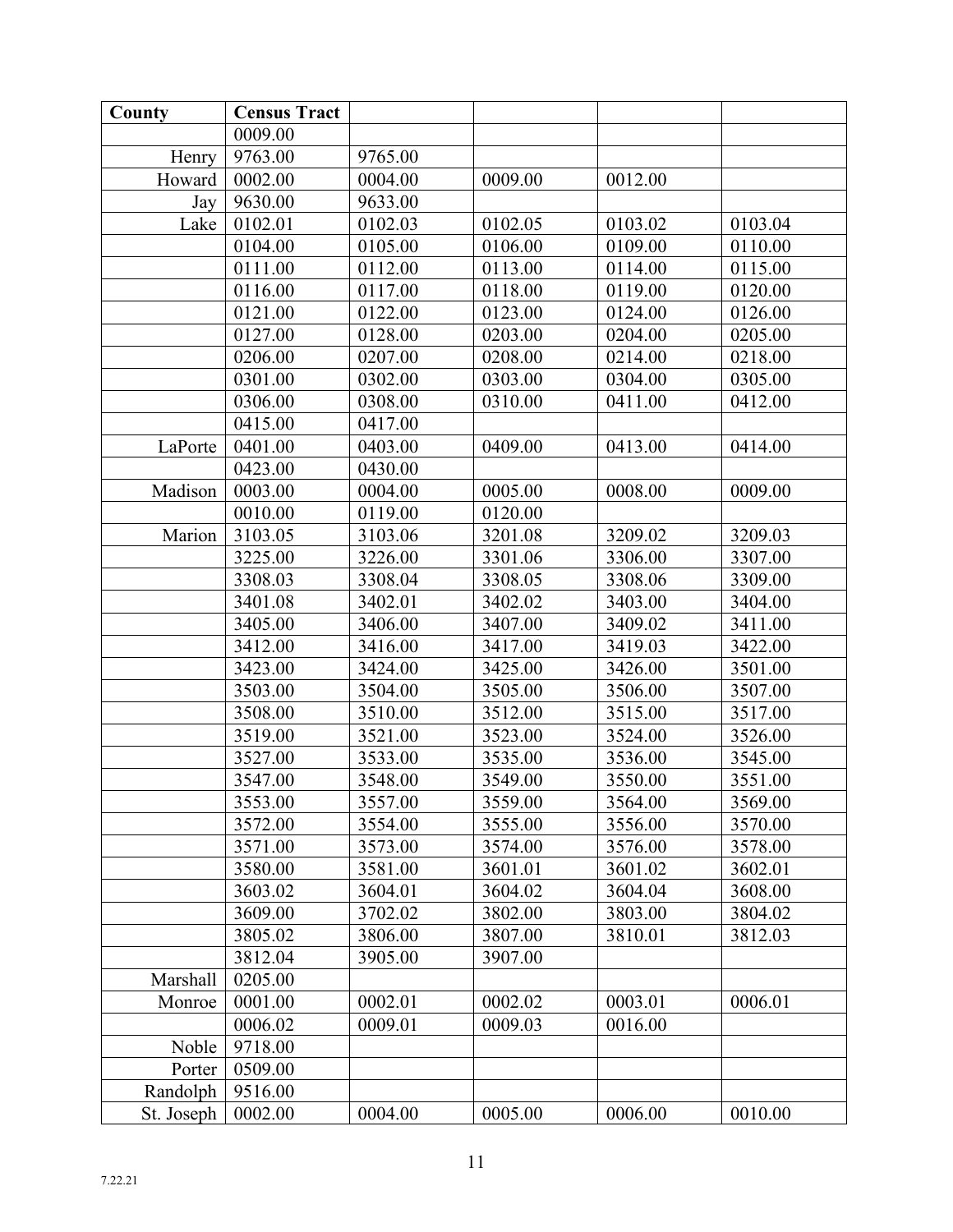| County      | <b>Census Tract</b> |         |         |         |         |
|-------------|---------------------|---------|---------|---------|---------|
|             | 0015.00             | 0017.00 | 0019.00 | 0020.00 | 0021.00 |
|             | 0022.00             | 0023.00 | 0024.00 | 0027.00 | 0028.00 |
|             | 0029.00             | 0030.00 | 0034.00 | 0035.00 | 0112.01 |
|             | 0112.02             | 0113.01 | 0115.01 |         |         |
| Switzerland | 9657.00             |         |         |         |         |
| Tippecanoe  | 0001.00             | 0002.00 | 0004.00 | 0053.00 | 0054.00 |
|             | 0055.00             | 0102.04 | 0105.00 |         |         |
| Vanderburgh | 0003.00             | 0009.00 | 0010.00 | 0011.00 | 0012.00 |
|             | 0013.00             | 0014.00 | 0015.00 | 0017.00 | 0019.00 |
|             | 0020.00             | 0021.00 | 0023.00 | 0025.00 | 0026.00 |
|             | 0032.00             | 0033.00 | 0037.02 |         |         |
| Wells       | 0406.00             |         |         |         |         |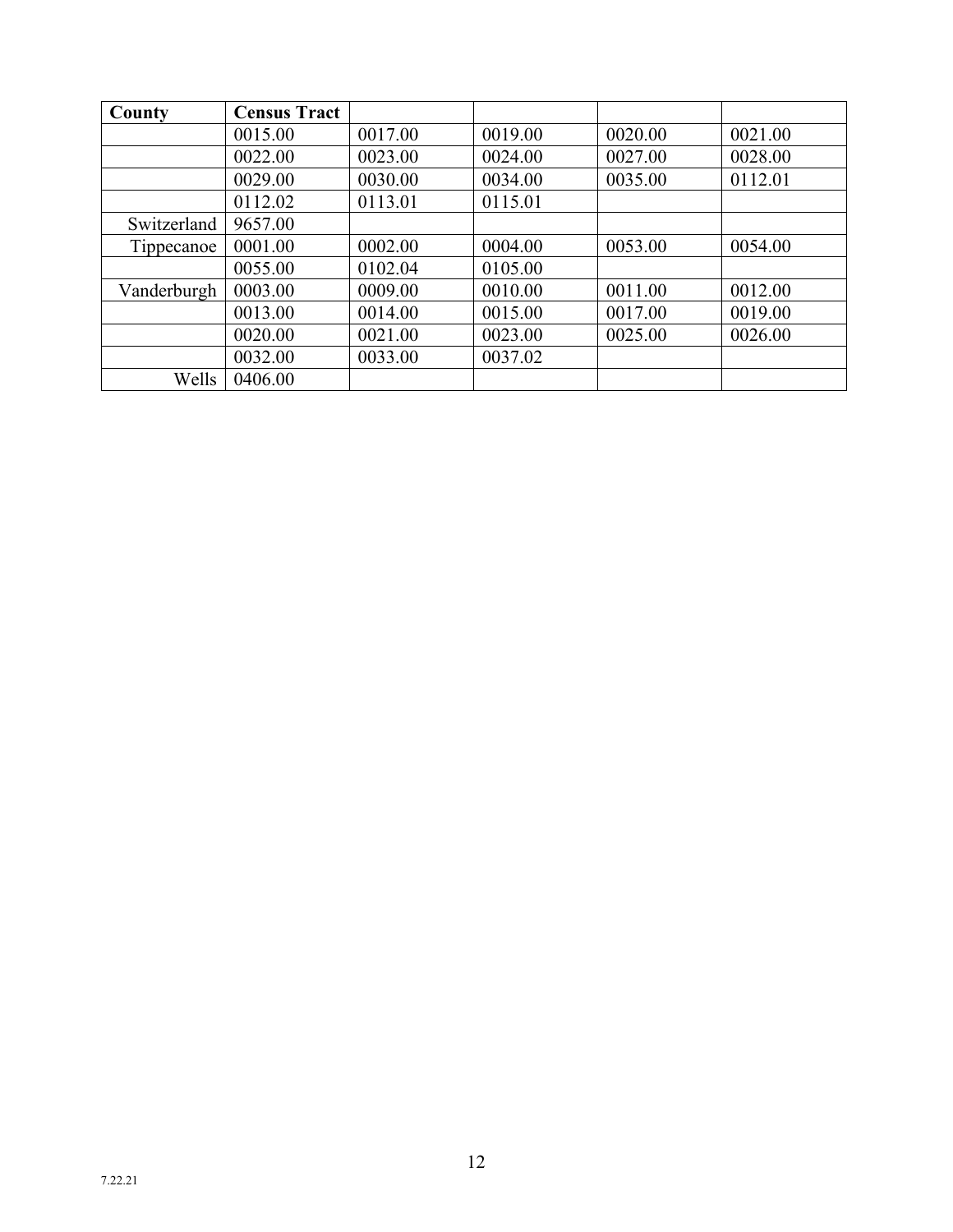# **INDIANA HOUSING AND COMMUNITY DEVELOPMENT AUTHORITY NEXT HOME CONVENTIONAL PROGRAM MORTGAGOR ELIGIBILITY SECTION 2**

A Mortgagor applying for the Next Home Conventional Program must meet the following eligibility requirements:

- 1. Does not have to be a first-time homebuyer.
	- a. Unless the borrower is utilizing the Next Home Conventional Program in conjunction with the MCC as a combo program (see MCC Program Guide).
- 2. Must be income eligible:
	- a. Mortgagors applying for financing through the Program must meet income limits for Next Home Conventional Program, which are based on the income limits of the county in which the residence to be purchased is located. The IHCDA website contains the county-bycounty income limits.
	- b. Income will be determined for Mortgagor(s) using qualifying Gross Annual Income, provided on the Uniform Residential Loan Application (URLA Form 1003), as described below**,** and the required supplement thereto, if any. IHCDA and/or the Participating Lender can request any additional information either needs to make this determination.

NOTE: All sources of income shown below must be included on the URLA Form 1003, and the required supplement thereto, if any.

- c. Gross Annual Income includes gross wages and salaries from employment, including any part-time, seasonal, or sporadic income, shift differentials, overtime pay, commissions, fees, tips, and bonuses. Gross Annual Income also includes:
	- i. Child support, alimony, and separate maintenance payments in which the mortgagor(s) is responsible of informing the lender if this income is received, which amounts must be disclosed on a supplement to the signed Uniform Residential Loan Application (URLA Form 1003);
	- ii. Periodic payments for trust, annuities, inheritances, insurance policies, pensions, retirement funds and lotteries;
	- iii. All public assistance payments (excluding Medicaid and food stamps) including any amount by which educational grants, scholarships, and/or Veteran Administration educational benefits exceed expenses for tuition, fees, books, and equipment and reasonable rent and utility costs for a student living away from home;
	- iv. Interest and dividends;
	- v. Payments in lieu of earnings, including social security, unemployment benefits, worker's compensation, severance pay, disability or death benefits;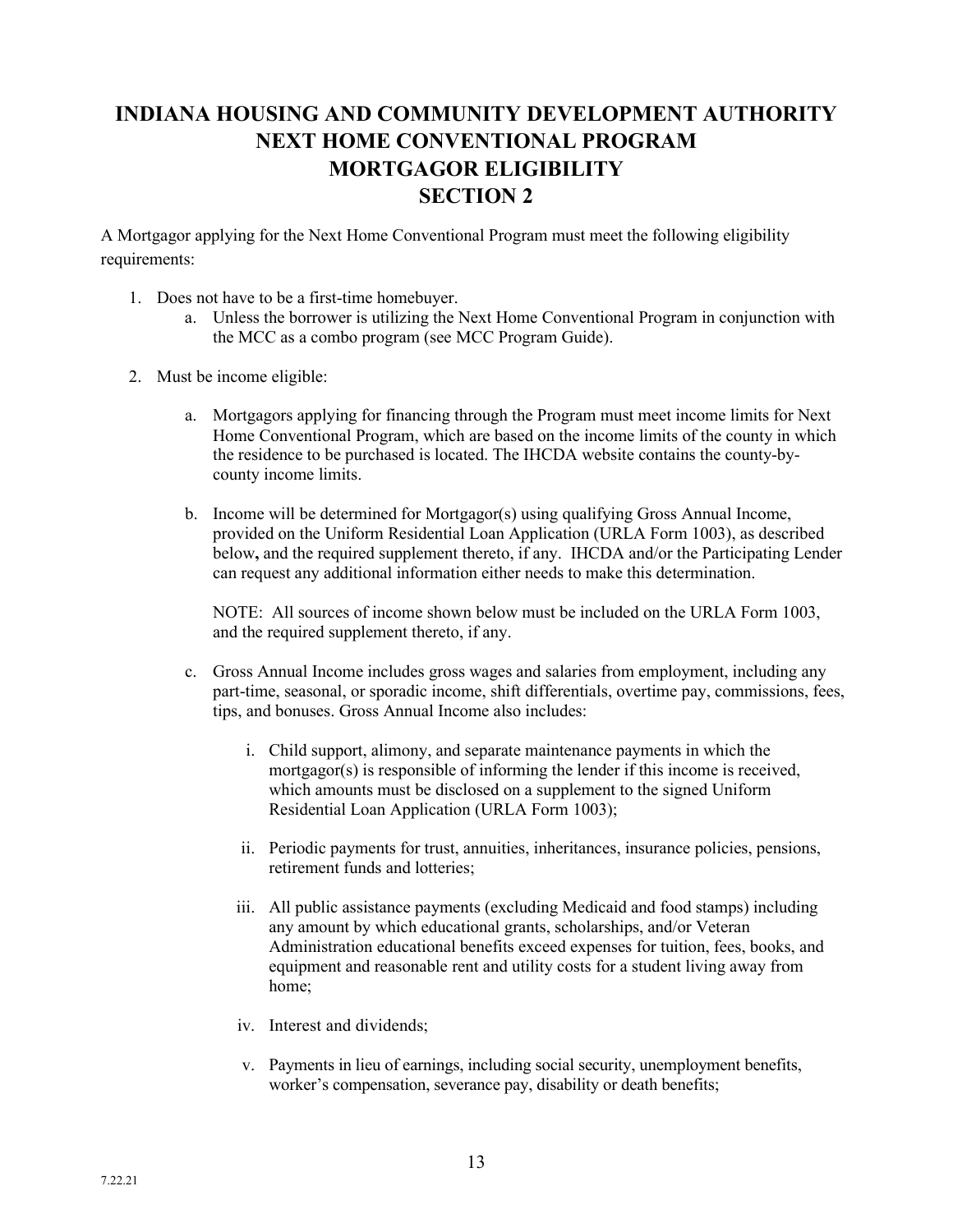- vi. Income from partnerships;
- vii. Rental income from property owned;
- viii. Recurring monetary contributions or gifts regularly received from a person not living in the residence;
- ix. All regular pay, special pay, and allowances of a member of the Armed Forces except special pay to a family member serving in the Armed Forces who is exposed to hostile fire.
- 3. Aliens
	- a. The Participating Lender is required to determine the Mortgagor's residency status, in accordance with Freddie Mac and Fannie Mae (as applicable) or the Master Servicer's guidelines.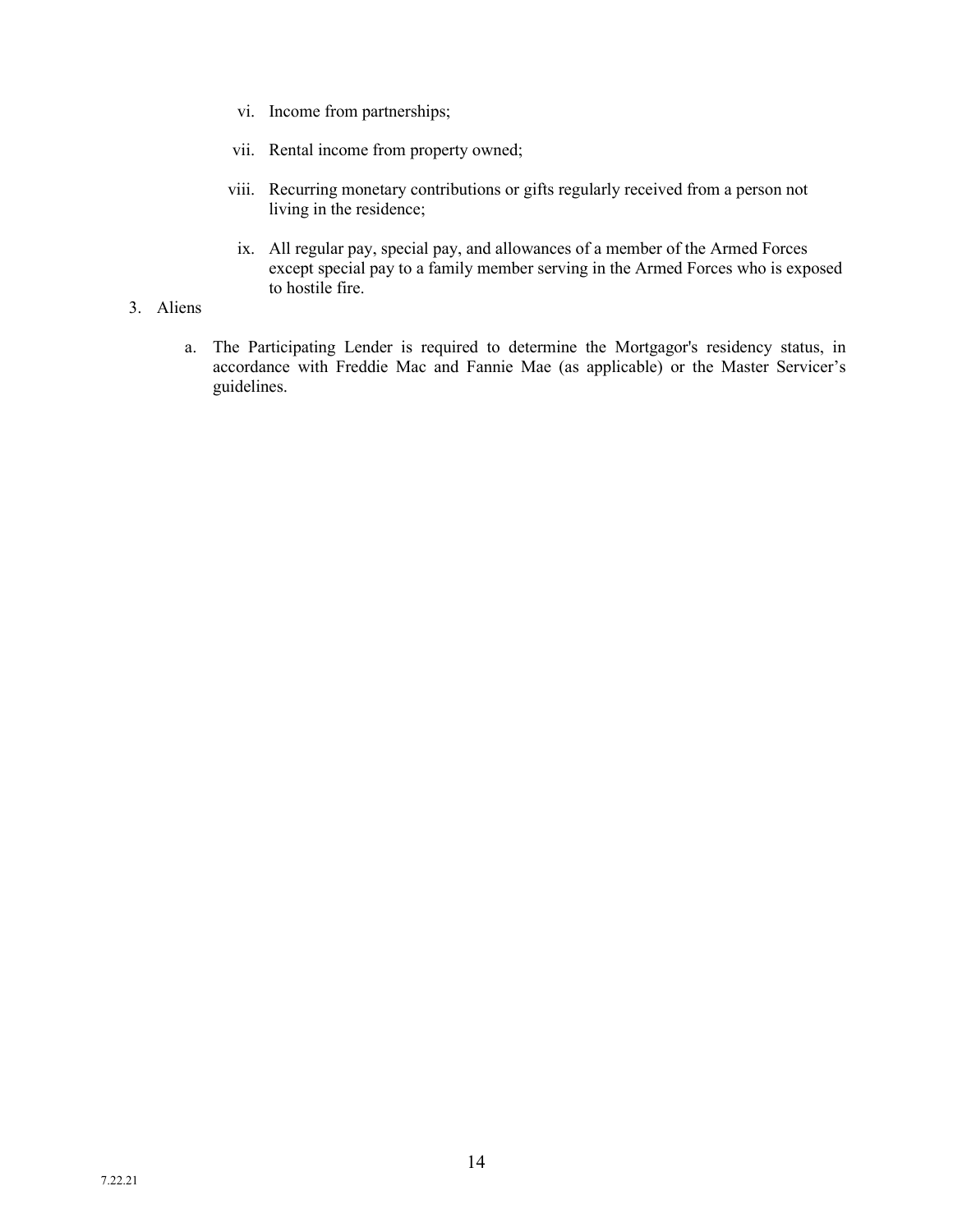# **INDIANA HOUSING AND COMMUNITY DEVELOPMENT AUTHORITY NEXT HOME CONVENTIONAL PROGRAM PROPERTY ELIGIBILITY SECTION 3**

The Subject Property must meet the following eligibility requirements:

- 1. Types of Properties allowed:
	- a. Property standards are determined by the type of financing the Mortgagor is using.
	- b. The proceeds of the loans must be used to acquire the principal residence of the Mortgagor.
	- c. The residence must meet the following requirements:
		- i. The property must be located in the State of Indiana.
		- ii. The property must be maintained as owner occupied for the life of the loan.
	- d. The property must be:
		- i. A Single-Family Dwelling; or
		- ii. A condominium must be in accordance with Fannie Mae, Freddie Mac or the Master Servicer's guidelines; or
		- iii. A townhome following the specific product guide; or
		- iv. A planned unit development; or
- 2. Manufactured homes are not allowed.
- 3. Acquisition Cost:
	- a. The "Acquisition Cost" of the residence must not exceed the applicable Program acquisition cost limits. The IHCDA website contains acquisition cost limits. The term "Acquisition Cost" means the cost of acquiring a residence from the seller(s) as a completed residential unit. The Acquisition Cost includes:
		- i. All amounts paid, either in cash or in kind, by the Mortgagor (or a related party for the benefit of the Mortgagor) to the seller(s) (or a related party of the seller(s)) as consideration for the residence;
		- ii. If the residence is incomplete, the reasonable cost of completing the residence whether or not financed by the Next Home Conventional loan. For example, if the residence is in need of repair and the repairs are necessary to make the residence habitable, to meet local building codes, or to meet Program requirements, the reasonable cost of making the repairs whether or not financed by the Next Home Conventional loan;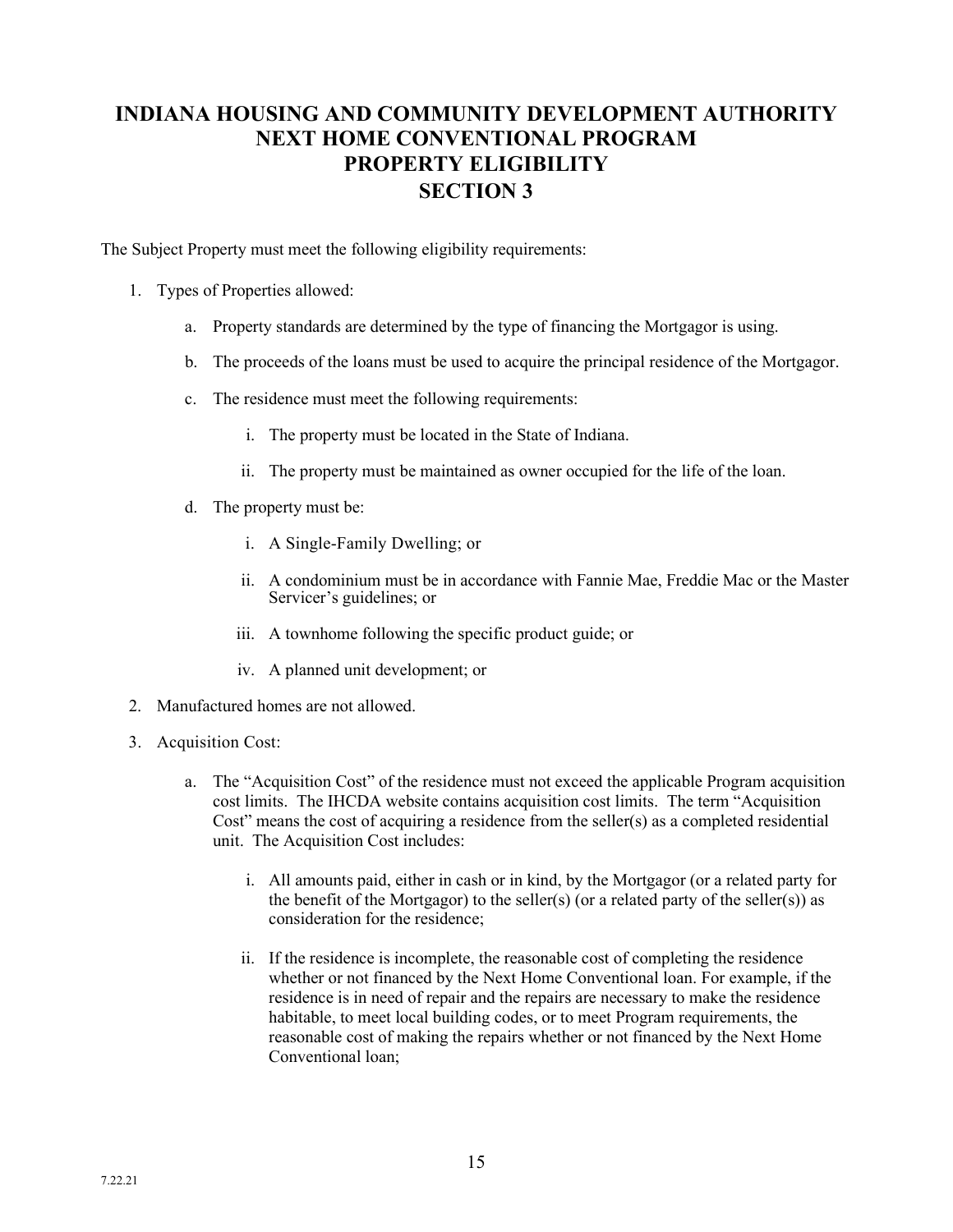- iii. Settlement and financing costs more than amounts which are usual and reasonable (e.g., points paid by the Mortgagor for the purpose of "buying down" the interest rate);
- iv. Property taxes, if not prorated between ownership by Mortgagor and seller (e.g., Mortgagor pays next installment due); and
- v. The cost of the land, or if a gift, the appraised value, is to be added to the Acquisition Cost if the Mortgagor has owned the land for less than two (2) years prior to construction of residence.
- b. Acquisition cost does not include:
	- i. Usual and reasonable settlement and financing costs including:
		- 1. Title and transfer costs;
		- 2. Title insurance;
		- 3. Survey fees and other similar costs;
		- 4. Credit reference fees;
		- 5. Legal fees;
		- 6. Appraisal expenses;
		- 7. Usual and reasonable financing points paid by the Mortgagor;
		- 8. Structural and systems or pest inspections; and
		- 9. Other related costs of financing the residence.
	- ii. Land owned by the Mortgagor for more than two (2) years prior to construction.
	- iii. The imputed value of "sweat equity" performed by the Mortgagor or members of the Mortgagor's immediate family.
- 4. Additional Eligibility Requirements
	- a. No more than ten percent (10%) of the total area of the residence can reasonably be used as:
		- i. The principal place of business for, or connected with, any trade or business on an exclusive or regular basis; or
		- ii. A place where inventory is held for use in the trade or business of the selling of products at wholesale or retail, unless the residence is the sole fixed location of such trade or business; or
		- iii. A place used on a regular basis in a trade or business.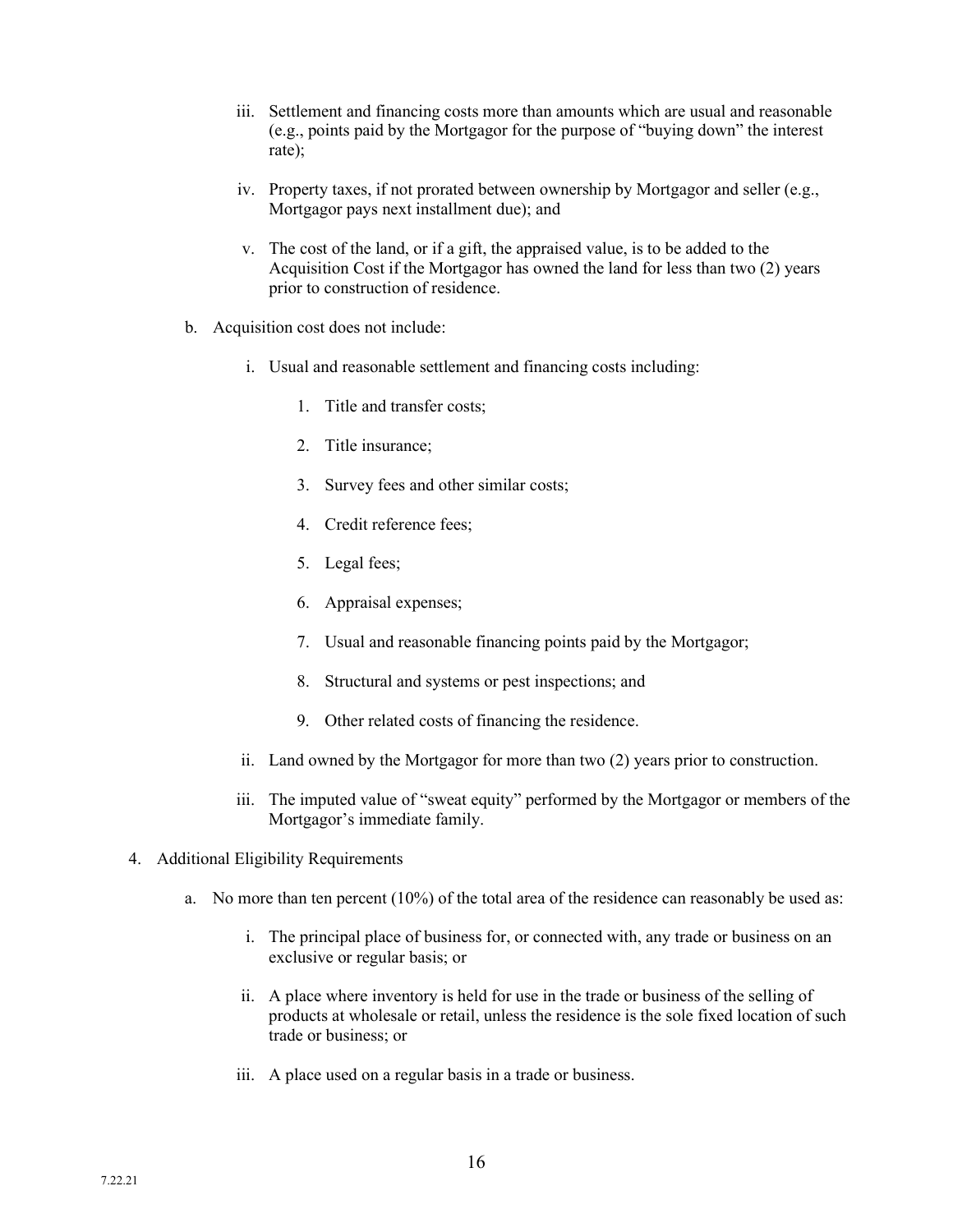- b. A residence used as an investment property or a recreational home would not qualify as a principal residence.
- c. All appraisals must be conducted by a licensed appraiser in accordance with Fannie Mae, Freddie Mac and Master Servicer guidelines.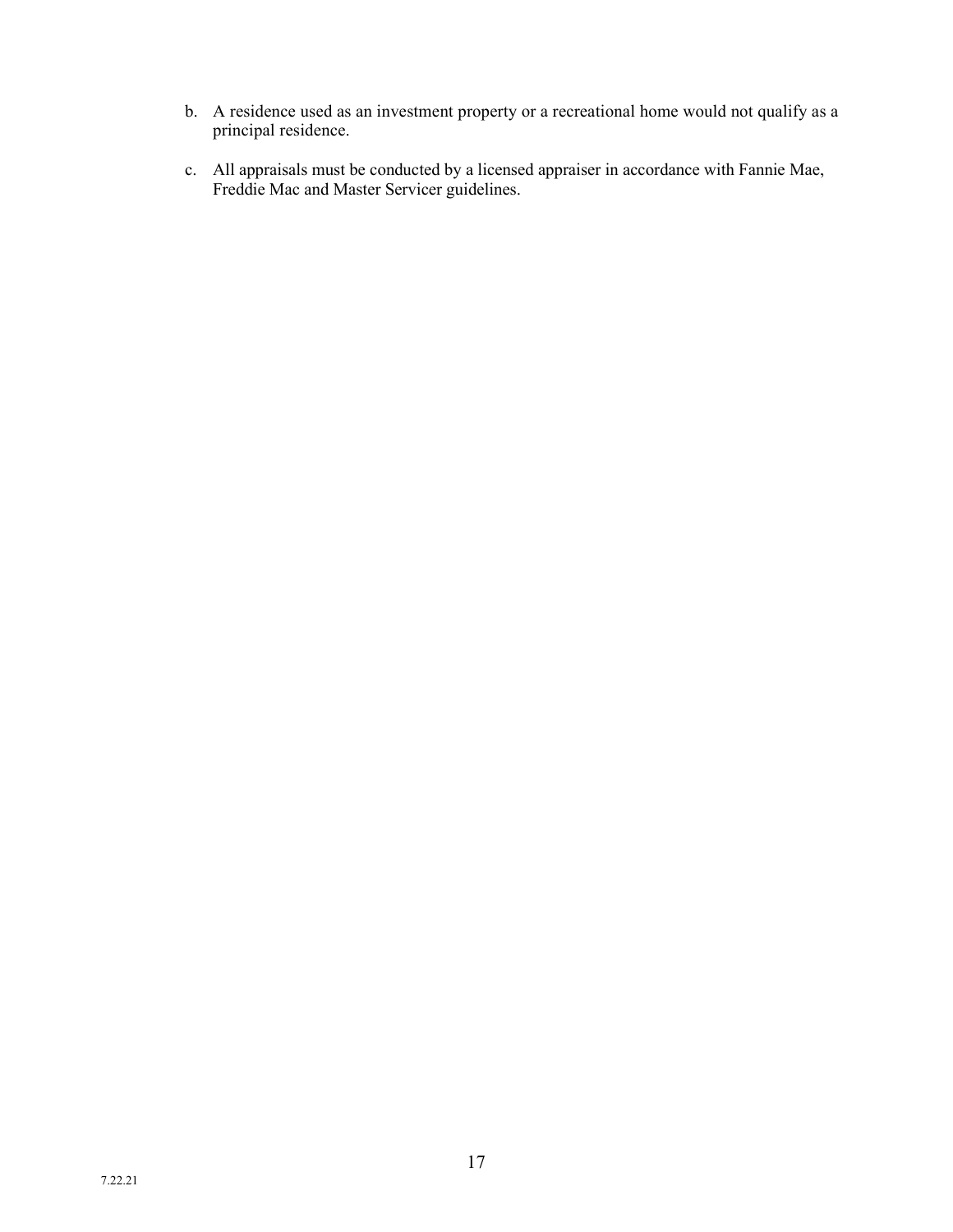# **INDIANA HOUSING AND COMMUNITY DEVELOPMENT AUTHORITY NEXT HOME CONVENTIONAL PROGRAM MORTGAGE FINANCING ELIGIBILITY SECTION 4**

## 1. Mortgage Financing Eligibility

- a. The proceeds of the loans secured under the Program must be used to acquire the principal residence of the Mortgagor. The mortgage financing must meet the following requirements:
	- i. IHCDA cannot finance the following:
		- 1. Acquisition of personal property;
		- 2. Land not appurtenant to the residence;
		- 3. Land appurtenant to the residence, but not necessary to maintain the basic livability of the residence (or) which provides, other than incidentally a source of income to the Mortgagor;
		- 4. Land which is greater than 1 acre will be presumed to be more than what is necessary to maintain the basic livability of the residence and will require specific findings by the surveyor and/or appraiser to rebut such presumption;
		- 5. Settlement and financing costs that are more than that considered usual and reasonable;
		- 6. Land identified as buildable;
		- 7. Land that could be used as a source of income.
	- ii. IHCDA funds cannot refinance an existing loan or replace existing financing on the property.
	- iii. Land sale contracts and leases with the option to purchase will be considered existing financing, regardless of whether they have been recorded.
	- iv. No assumptions will be allowed on any IHCDA loans**.**
	- v. None of the interest of the Next Home Conventional mortgage loan can be paid to a member of the Mortgagor's immediate family.
- 2. Notes regarding Mortgage Financing:
	- a. The Participating Lender should remember to ensure that the Mortgagor qualifies for the Program before beginning the financing process.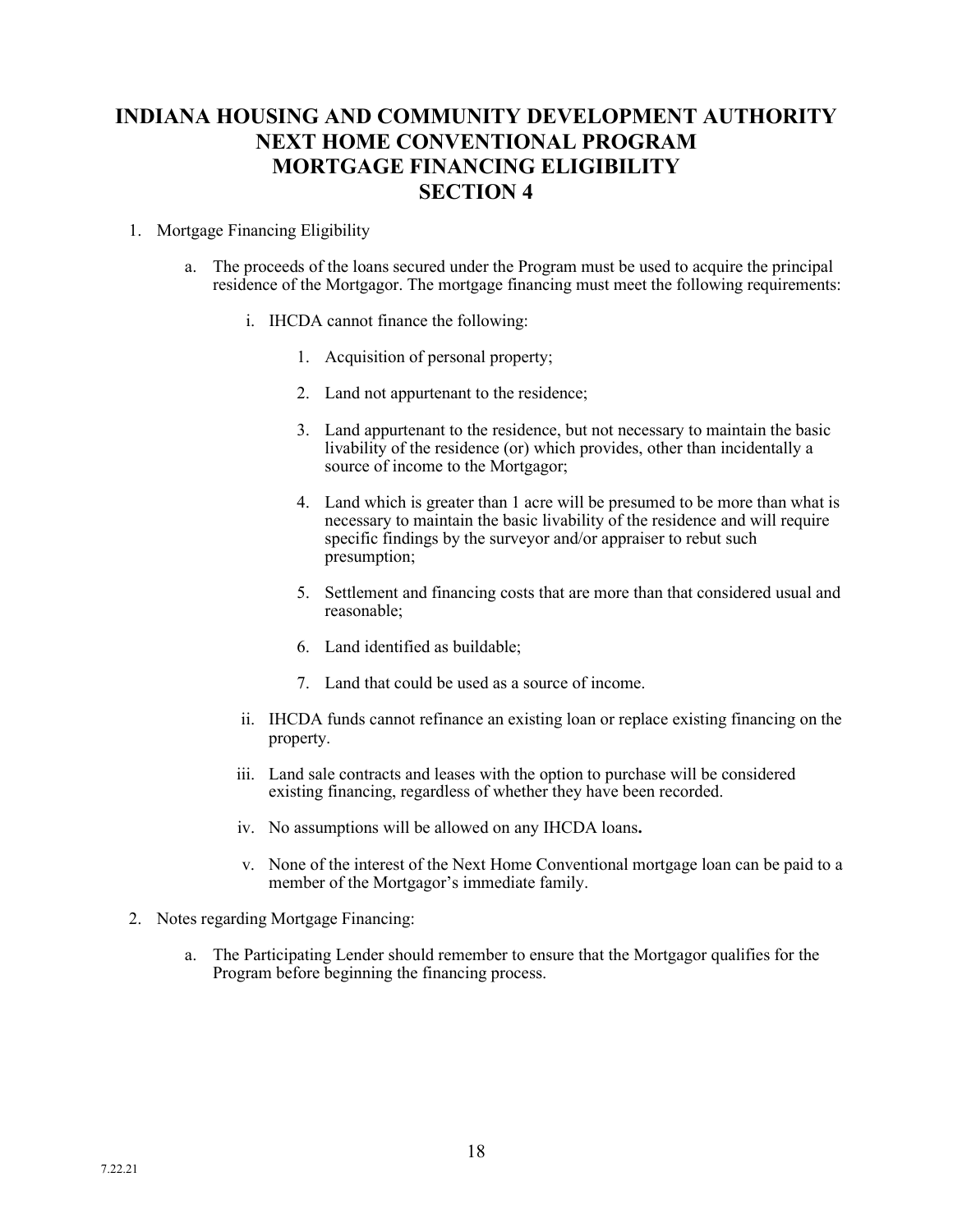# **INDIANA HOUSING AND COMMUNITY DEVELOPMENT AUTHORITY NEXT HOME CONVENTIONAL PROGRAM INTEREST RATE CHANGES SECTION 5**

## 1. Interest Rate Change:

- a. The interest rate may change throughout the day, based on fluctuations in the market interest rate.
- 2. Notification of Rate Change
	- a. A rate sheet will appear in IHCDA Online when the Participating Lender accesses IHCDA Online to reserve a loan.
	- b. The Participating Lender should refer to the reservation confirmation prior to submitting the IHCDA Affidavit to confirm the correct interest rate for the loan.
	- c. It is the Participating Lender's responsibility to check IHCDA Online to determine the current interest rate prior to applying for a loan on behalf of a Mortgagor.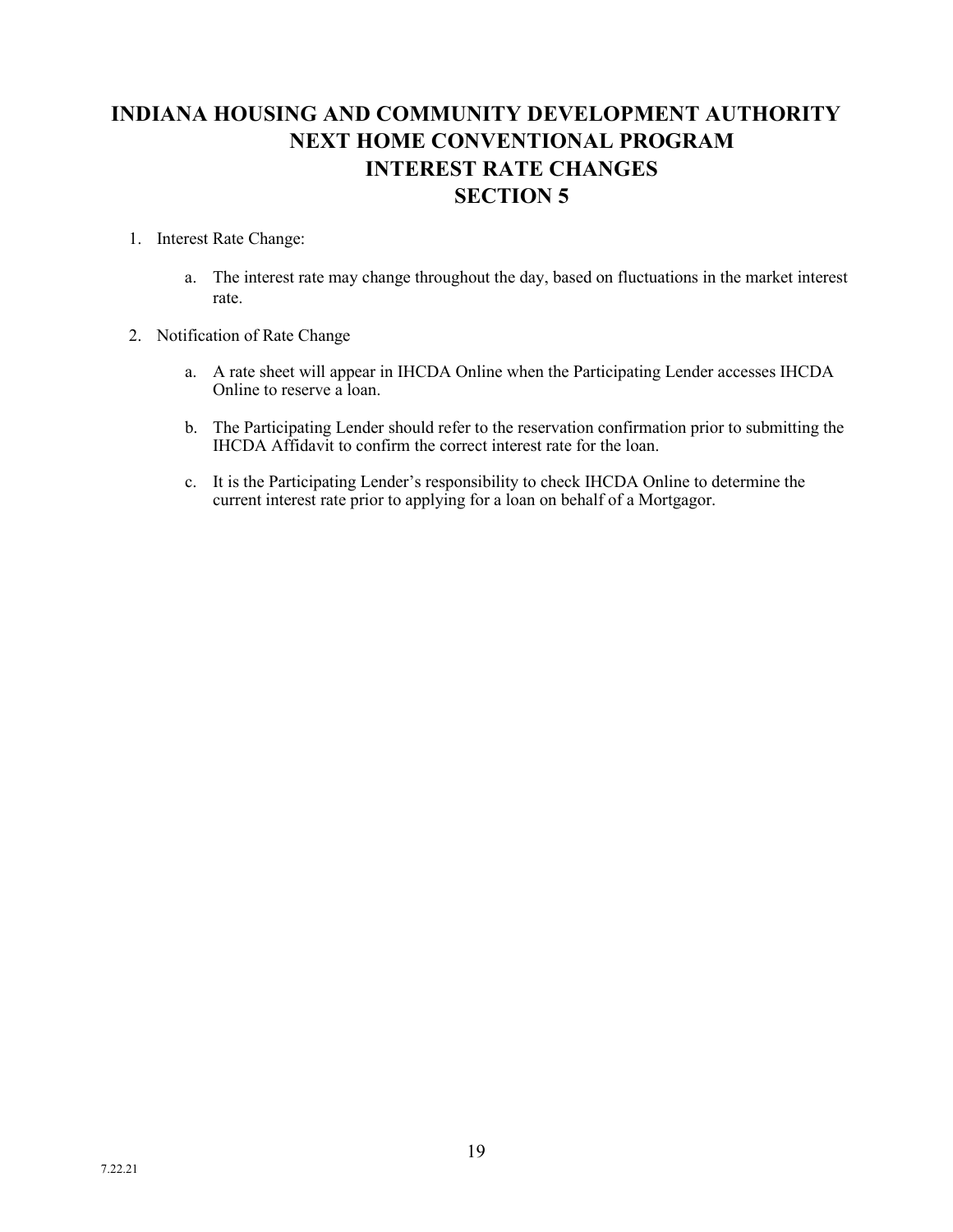# **INDIANA HOUSING AND COMMUNITY DEVELOPMENT AUTHORITY NEXT HOME CONVENTIONAL PROGRAM FEE SCHEDULE SECTION 6**

The following are the fees associated with the Next Home Conventional Program:

## 1. Reservation Fees:

- a. Flat non-refundable fee of \$100.00.
- b. The reservation fee must be received prior to IHCDA reviewing the loan for approval.
- c. The Participating Lender may ACH wire the reservation fee to IHCDA. IHCDA will forward the ACH wire information to the Participating Lender once a signed Universal Mortgage Origination and Sale Agreement (MOSA) is received and approved by IHCDA. The Participating Lender may submit as many reservation fees per ACH wire as the Participating Lender desires. However, the Participating Lender must provide the IHCDA loan number as an identifier for each ACH reservation fee submitted. The Participating Lender must have a reservation number from the IHCDA Online before submitting fees.
- d. If a Participating Lender is unable to submit the reservation fee by ACH wire, they may submit Mortgagor's certified funds or Participating Lender's check payable to IHCDA. A separate check must be made out for each reservation fee. IHCDA does not accept cash, coins or personal checks from the mortgagor.
- 2. Extension Fees:
	- a. Commitment Extension:

| $i.$ 15 days | .12500%  |
|--------------|----------|
| ii. 30 days  | .25000\% |

- 3. Reinstatement, extension and late submission fees can be paid by any party and are non-refundable.
- 4. The Participating Lender shall be compensated one and three quarters percent (1.75%) of the mortgage amount, which is payable upon the sale of the loan to the Master Servicer.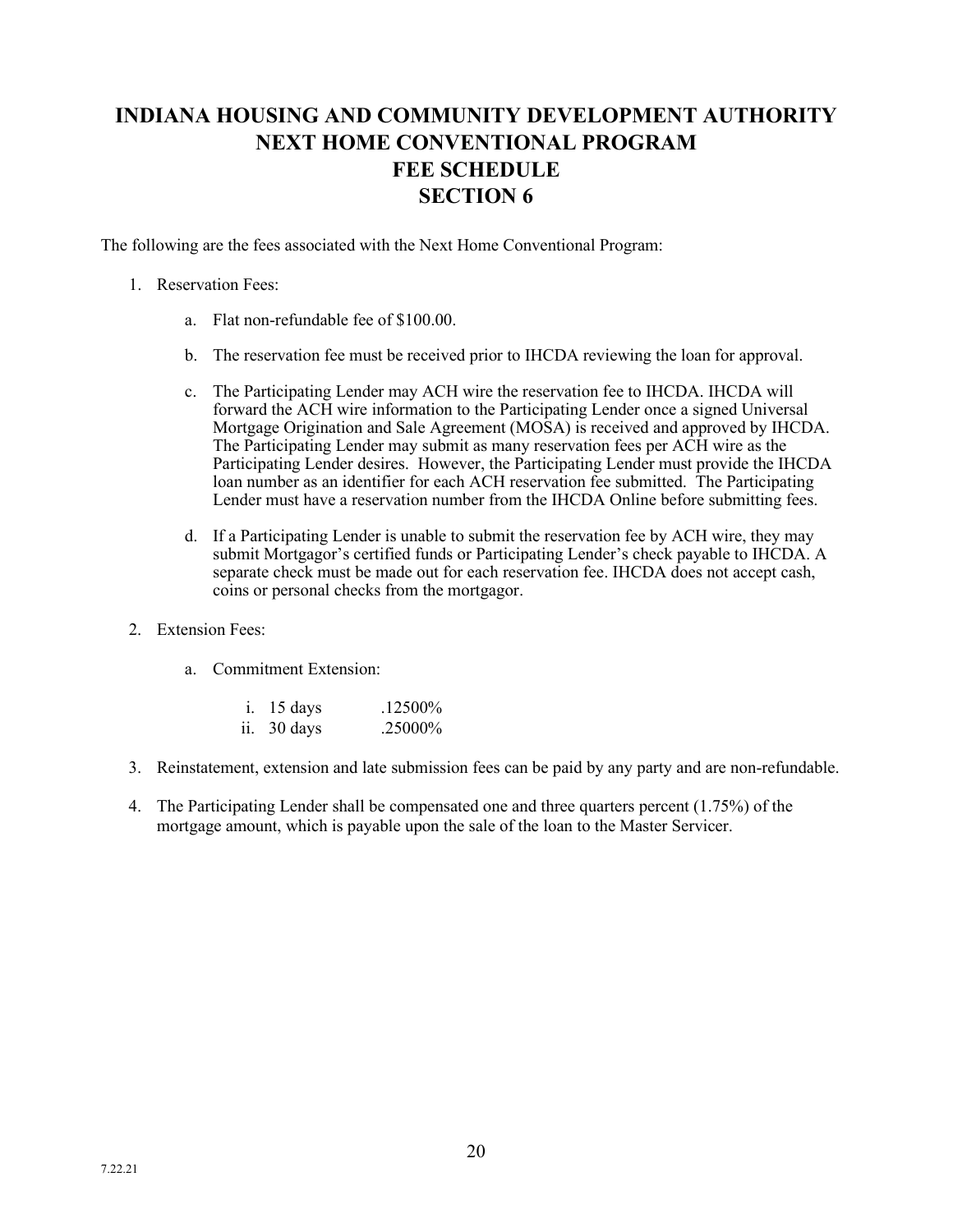# **INDIANA HOUSING AND COMMUNITY DEVELOPMENT AUTHORITY NEXT HOME CONVENTIONAL PROGRAM RESERVATION PROCEDURES SECTION 7**

## 1. Preliminary Eligibility Review

- a. Before making a reservation request for a Next Home Conventional loan, the Participating Lender is required to:
	- i. Receive a fully executed Purchase Agreement;
	- ii. The Participating Lender is to determine, if the home is located in a Qualified Census Tract (refer to Section 1, of this Program Guide); and
	- iii. The Participating Lender is to review if the Mortgagor meets all other Program eligibility requirements.
- b. The Participating Lender cannot reserve a loan that it cannot close in its own name.
- c. The Mortgagor cannot execute IHCDA'S documents without an IHCDA reservation number.
- 2. Reservation Request
	- a. The Participating Lender must make reservation requests using the IHCDA Online. All reservations will be accepted on a first-come, first-served basis and are always subject to availability of funds. IHCDA Online will confirm the reservation number immediately.
- 3. Modifications
	- a. A Participating Lender must request any change to a Mortgagor's reservation, subject to the following conditions:
		- i. Increases in Mortgage Amount
			- 1. Requests for increases in loan amounts will be subject to the availability of funds. Participating Lenders should include the purchase price and loan amount (original and revised) via email.
		- ii. Change of Address
			- 1. The Participating Lender should contact the IHCDA Homeownership Department and the appropriate changes will be made at that time. In this case the commitment expiration date will start over. If the file has already been underwritten by IHCDA the Participating Lender will need to contact the appropriate IHCDA Homeownership Department underwriter.
- 4. Transfer of Reservation (Mortgagor)
	- a. IHCDA will not allow the transfer of a reservation from one Mortgagor to another Mortgagor.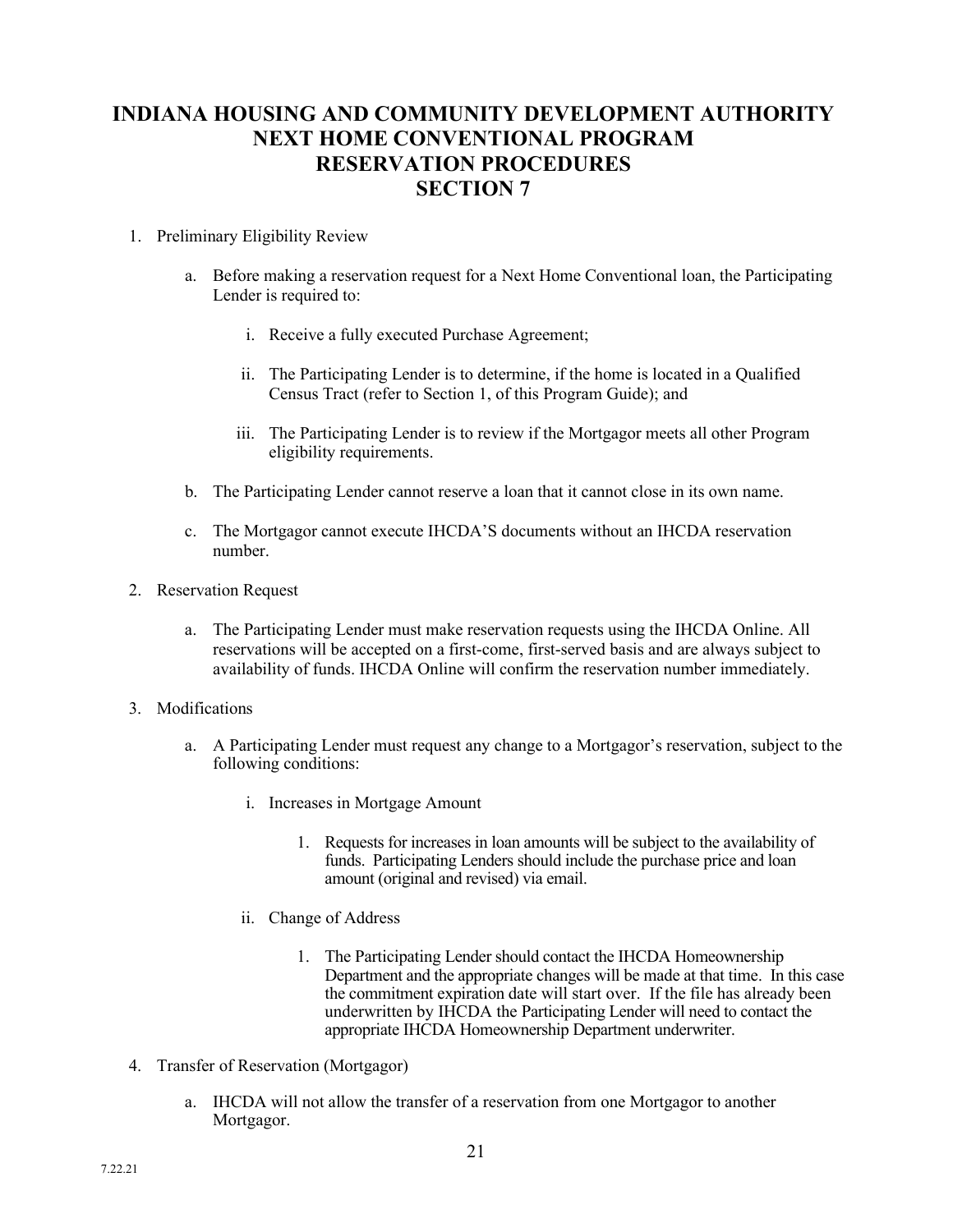- 5. Transfer of Reservation (Participating Lender)
	- a. IHCDA will allow a transfer of a reservation from one Participating Lender to another.
		- i. The original Participating Lender must submit an e-mail stating that the reservation and the reservation fees are to be transferred to the new Participating Lender.
		- ii. The new Lender must be a Participating Lender with the Program and submit an email requesting an exception code to re-reserve a new loan.
		- iii. The original reservation will be canceled allowing the new Participating Lender to reserve the loan.
		- iv. The Mortgagor will receive the current interest rate for the day when the new reservation is locked.
		- v. The reservation fee will be transferred to the new reservation number, if applicable.
		- vi. The new Participating Lender must upload an IHCDA Affidavit to IHCDA for review.
		- vii. The new Participating Lender cannot close the loan without receiving approval from IHCDA with the new Participating Lender's name specified on the documents.
- 6. Cancellation of a Reservation
	- a. If the Participating Lender determines that it will not close a loan for which it has received a reservation number, the Participating Lender should notify the IHCDA Homeownership Department as soon as possible.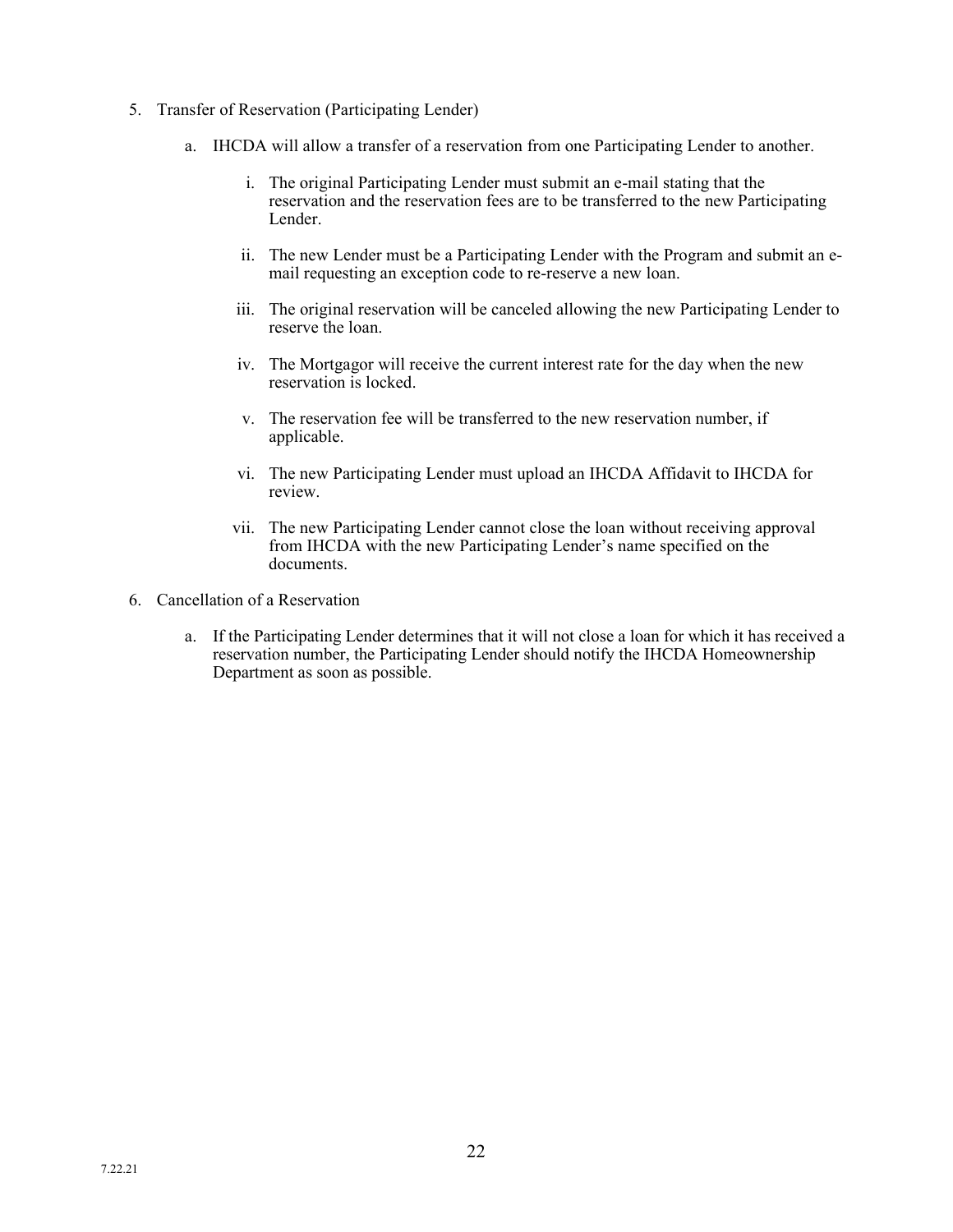# **INDIANA HOUSING AND COMMUNITY DEVELOPMENT AUTHORITY NEXT HOME CONVENTIONAL PROGRAM PRE-APPROVAL UPLOAD SECTION 8**

Participating Lenders are encouraged to pre-qualify Mortgagors for credit eligibility whenever possible.

#### 1. Submission

- a. The Participating Lender is responsible for performing a thorough inquiry to determine whether both the Mortgagor and the Subject Property meet Program requirements.
- b. To obtain preliminary approval needed to close the loan:
	- i. The reservation fee must be received by IHCDA; and
	- ii. IHCDA's documents cannot be dated prior to the date of the reservation
	- iii. The following documentation uploaded and approved:
		- 1. IHCDA Homeownership Affidavit (see points 2 and 3, below)
		- 2. Appraisal
		- 3. The appropriate homebuyer education certificate of completion:
			- a. "CreditSmart" certificate for Fannie Mae Loans
			- b. "Framework" certificate for Fannie Mae or Freddie Mae loans
- 2. Pre-Approval Upload (Approval)
	- a. All files will be reviewed in the order that they are received, and the reservation fees have been applied.
	- b. IHCDA will underwrite all files within a reasonable amount of time from the date that the file is uploaded into IHCDA Online. Participating Lenders are encouraged to check IHCDA Online regularly for the status of the affidavit.
	- c. When IHCDA determines that the affidavit is complete and in compliance with Program requirements, IHCDA will change the status to reflect Closing Upload in IHCDA Online.
	- d. IHCDA Online will show a date that the loan expires, which is known as the Commitment Expiration Date, (sixty (60) days after the date of reservation on all properties).
	- e. The Participating Lender must have received final approval from IHCDA on or before the Commitment Expiration Date, as shown in IHCDA Online.
- 3. Pre-Approval Upload (Incomplete)
	- a. If IHCDA needs additional information or if the Affidavit is incomplete, the status will show "Incomplete" in IHCDA Online.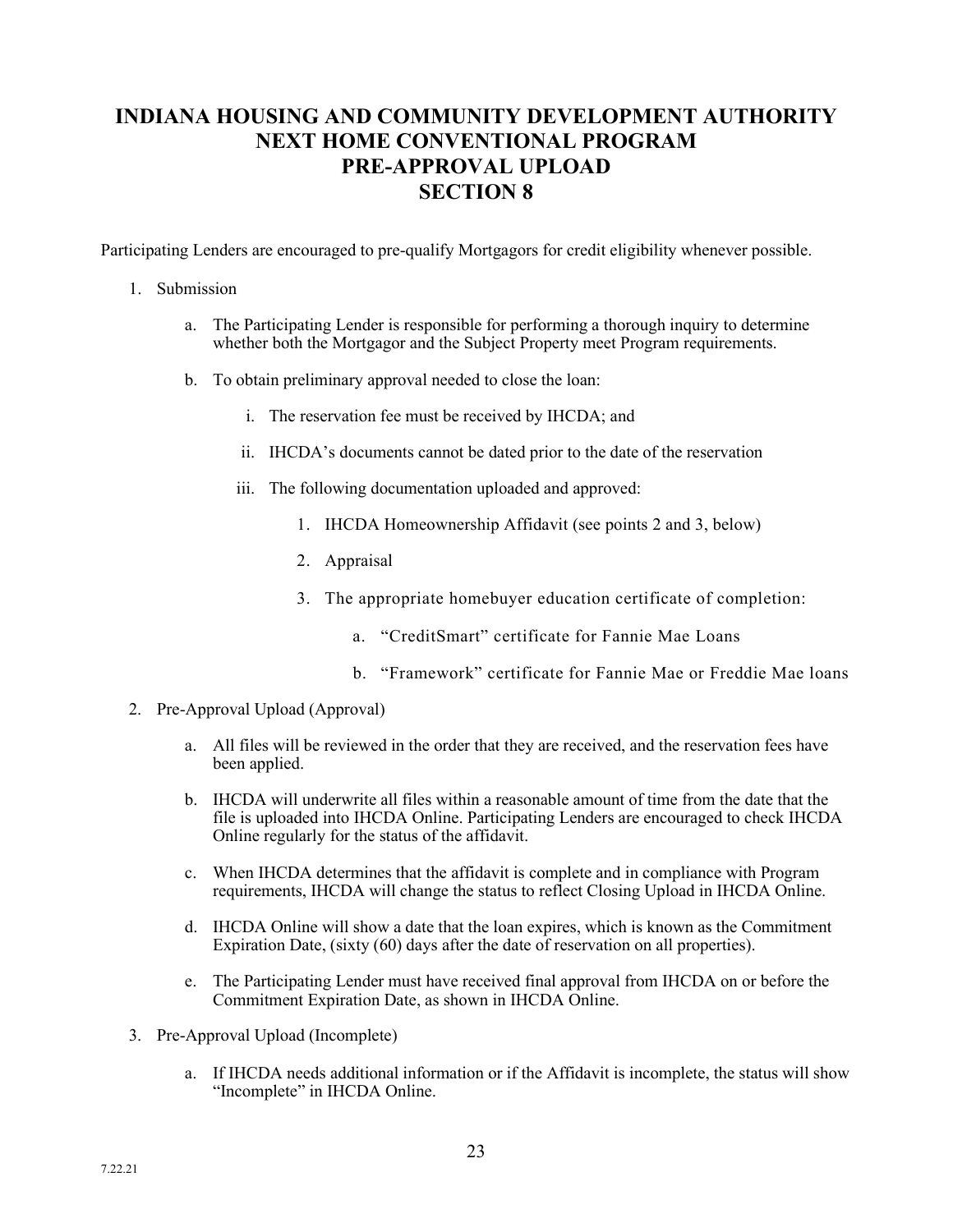- b. The Participating Lender is responsible for reviewing the open conditions and uploading documentation to resolve such issue that has created the open condition.
- c. IHCDA will review the application conditions within a reasonable amount of time from the date the condition is uploaded.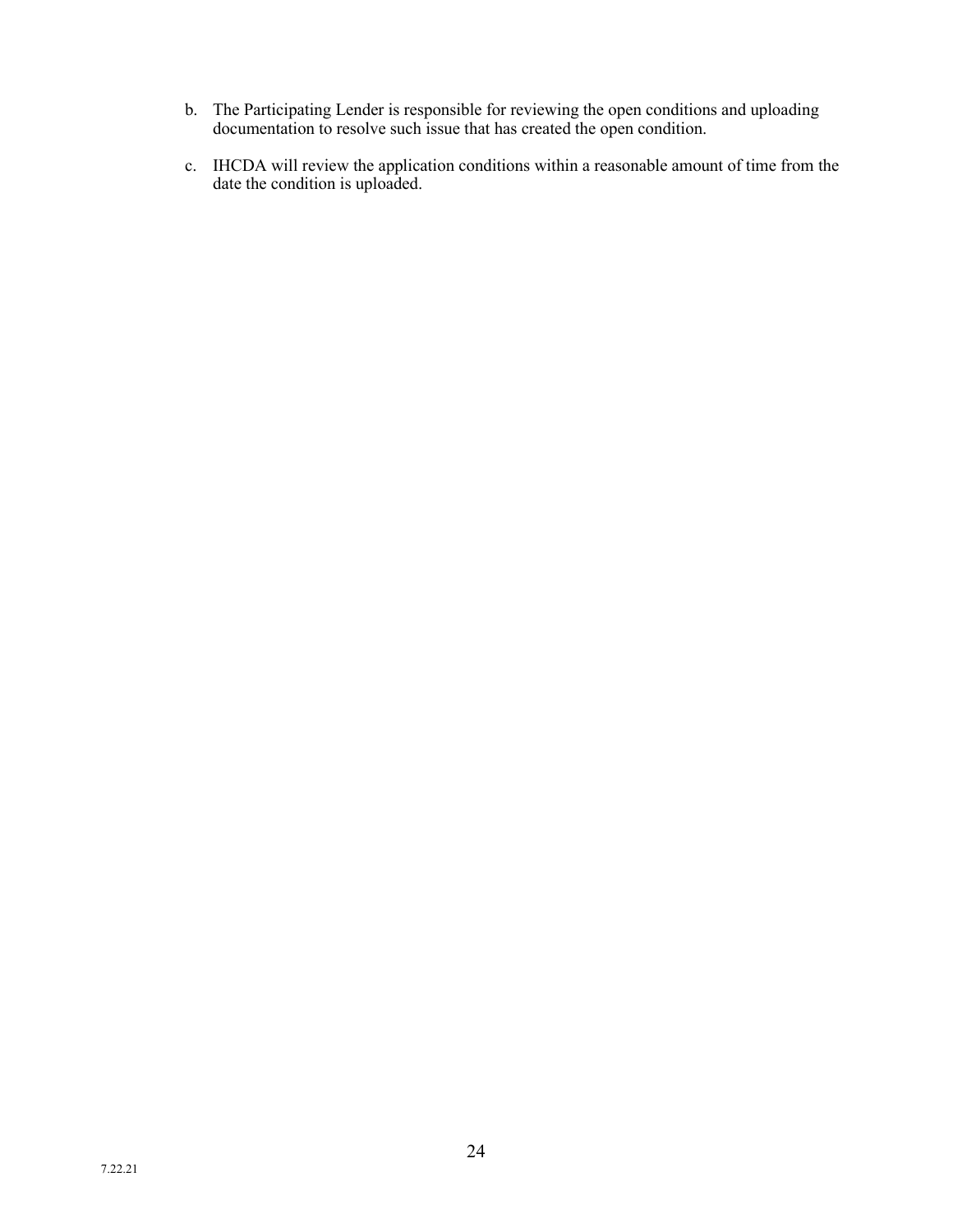# **INDIANA HOUSING AND COMMUNITY DEVELOPMENT AUTHORITY NEXT HOME CONVENTIONAL PROGRAM DOWN PAYMENT ASSISTANCE SECTION 9**

## 1. Second Mortgage

- a. The Next Home Conventional Program offer DPA in the form of a loan secured by a Second Mortgage to certain qualified Mortgagors ("Second Mortgage").
- b. The Next Home Conventional Program offers DPA to certain qualified Mortgagors not to exceed three- and one-half percent (3.50%) of the lower of the purchase price or the appraised value.
- c. There will be a full three (3) year Affordability Period associated with the Second Mortgage (the "Affordability Period").
	- i. If the Mortgagor refinances or sells the home within this full three (3) year Affordability Period, the Second Mortgage is due and payable in full immediately.
- d. DPA funds may be provided in connection with conventional financing.
- e. The funds may be used for down payment, closing costs and pre-paids.
- f. The DPA is governed by the IHCDA Second Mortgage and the IHCDA Second Mortgage Promissory Note.

Neither the First nor the Second Mortgages may be closed prior to the Committed Approval Date shown in IHCDA Online. If there is a violation of the foregoing, the originating Participating Lender shall retain the First and Second Mortgages. If the First Mortgage is not purchased by the Master Servicer or sub-servicer, for any reason, the originating Participating Lender shall retain the First Mortgage and Second Mortgage. The Participating Lender will also be required to reimburse IHCDA in the amount of the second mortgage within thirty (30) days.

- 2. Second Mortgage Execution Information
	- a. The Second Mortgage is due upon maturity. Maturity is defined as the first to occur of the following dates:
		- i. The date Mortgagor does not continue to utilize the property as its principal residence throughout the full three (3) year Affordability Period;
		- ii. The date Mortgagor sells or refinances the property during the full three (3) year Affordability Period;
		- iii. The date the Mortgagor violates any other terms and conditions contained in the second note, the Second Mortgage, or any other agreement made between IHCDA and Mortgagor and related to the loan;
		- iv. The date Mortgagor is in default under the terms of its First Mortgage on the property and foreclosure proceedings have been initiated during the full three  $(3)$  year Affordability Period;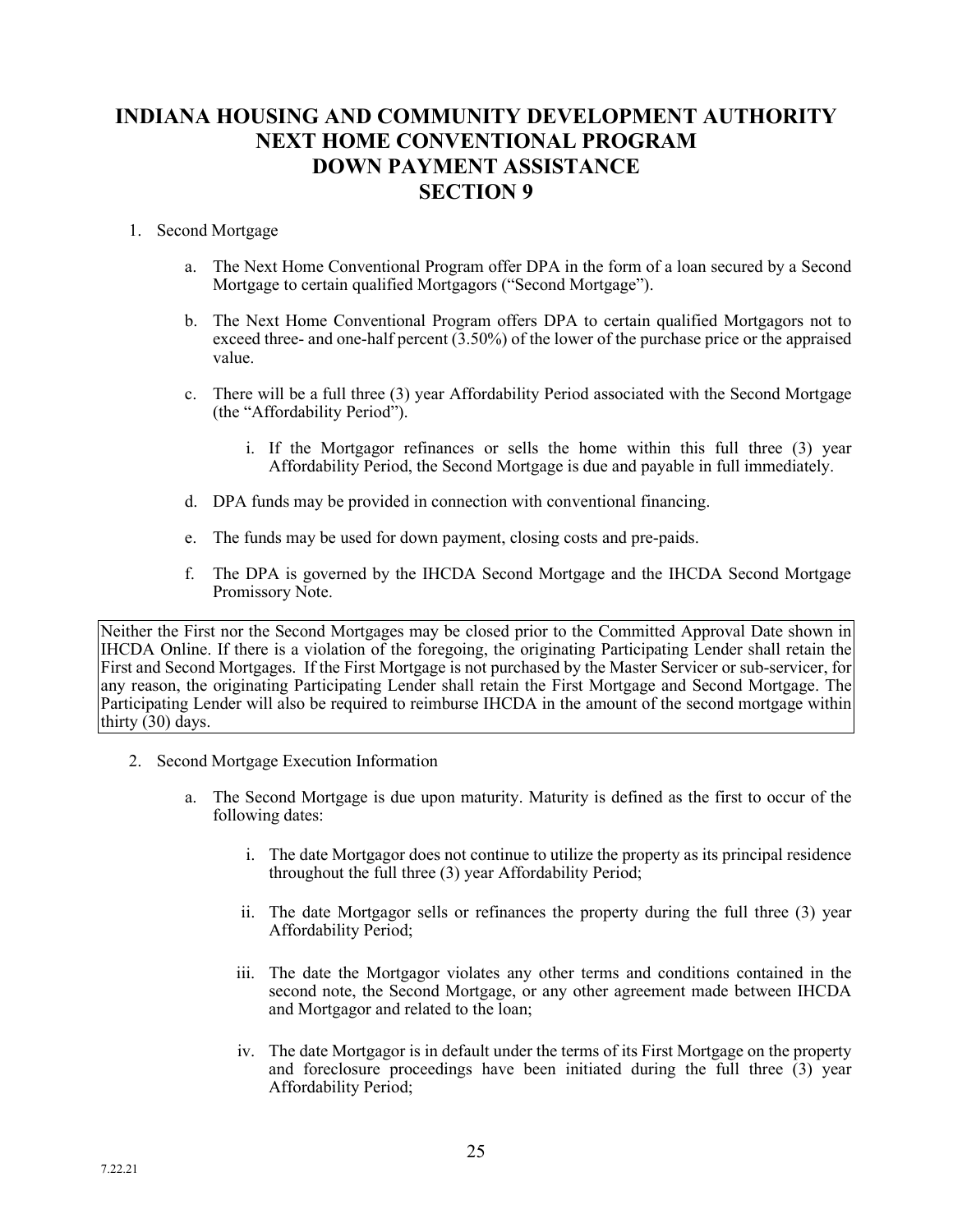- v. The date it becomes evident to IHCDA that any representation or warranty made by the Mortgagor at the time it applied for the loan was false, misleading, or fraudulent; or
- vi. The stated maturity date.
- b. The Participating Lender or Mortgagor must contact the Master Servicer directly in the case of a payoff on the First Mortgage and the Second Mortgage at 1-800-562-5165.
- c. Forgiveness of the debt is covered in the Promissory Note.
- d. IHCDA will not allow the Second Mortgage to be subordinated at any time to any claim except to the original First Mortgage.
	- i. The Participating Lender should explain this to the Mortgagor.
- 3. Requesting DPA Funds
	- a. The DPA will be funded directly by IHCDA once the loan has reached the stage of Committed "Approved". The Participating Lender is required to input the Title Insurance Company's ACH/routing information into IHCDA Online when the loan has reached the Committed "Approved" stage. The funds will be ACH/wired to the Title Company closing the loan. Please allow forty-eight (48) business hours for wire disbursements (one (1) day for disbursement and an additional day to verify funds being received by the Title Company). Wires are processed once a day.
	- b. The Participating Lender is not allowed to fund the DPA at the time of closing. A refund of the DPA from IHCDA to the Participating Lender is not allowed. If the Participating Lender funds the DPA, the loan is out of compliance and the Participating Lender must return the DPA funds IHCDA has provided, if sent.
	- c. If the loan does not close within three (3) business days of the original closing date, the Participating Lender must return the funds associated with the DPA to IHCDA. In addition, if the Master Servicer is unable to purchase the loan, the Participating Lender must return the funds associated with the Second Mortgage to IHCDA within thirty (30) days after receiving notification from the Master Servicer that it is unable to purchase the loan.
- 4. Intermediary Disbursements
	- a. The IHCDA Online System is not set up to enter more than one (1) financial institution. If there is an intermediary bank involved, please contact the IHCDA Homeownership Department.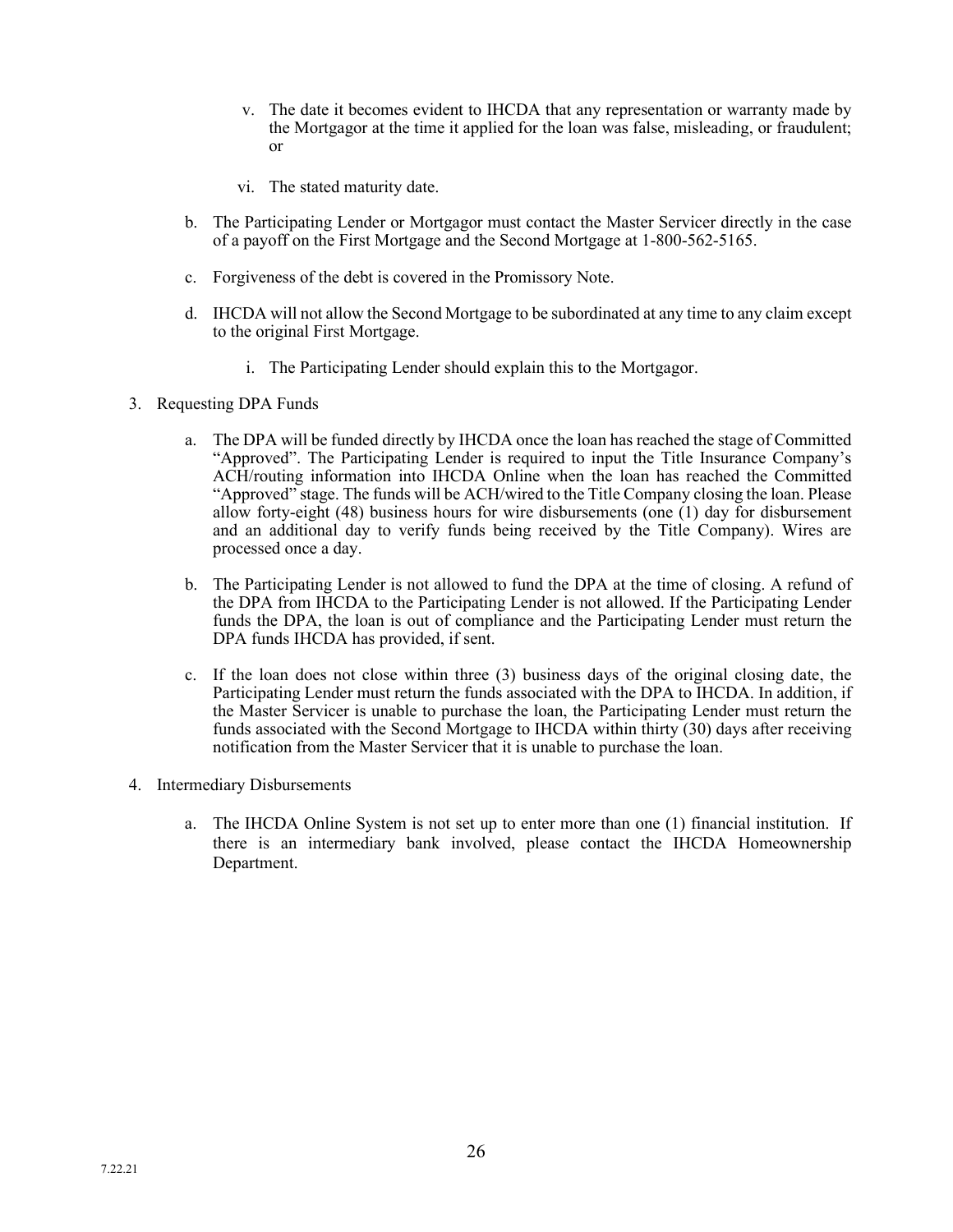# **INDIANA HOUSING AND COMMUNITY DEVELOPMENT AUTHORITY NEXT HOME CONVENTIONAL PROGRAM CLOSING PACKAGE UPLOAD SECTION 10**

Participating Lenders are encouraged to review all documentation prior to uploading into IHCDA Online.

#### 1. Due Date

- a. After the loan closing, the Participating Lender shall forward to IHCDA the executed closing package which must be received by IHCDA within 30 days of closing. The "Commitment Expiration Date" is sixty (60) days after the date of reservation on all properties. Extensions may be granted. Contact IHCDA for extension requests.
- 2. Submission
	- a. After the loan closing, the Participating Lender shall upload the executed closing package, which consists of the following:
		- i. Final Loan Originator Signed 1003
		- ii. Final Signed IHCDA Informational Statement
		- iii. Final Signed IHCDA Second Mortgage
		- iv. Final Signed IHCDA Promissory Note
		- v. Final Signed IHCDA Gift Letter
		- vi. 3 Years Tax Transcripts (only NH MAE/MCC and NH MAC/MCC)
		- vii. Signed Closing Disclosure
		- viii. Mortgage Note
	- b. IHCDA documents cannot be dated prior to the date of closing.
	- c. The Uniform Residential Loan Application (URLA Form 1003) can be dated prior to the date of the Purchase Agreement.
	- d. E-signatures are not permitted on IHCDA produced documents.
- 3. Closing Package Submission (Approval)
	- a. All files will be reviewed in the order that they are received.
	- b. IHCDA will underwrite all files within a reasonable amount of time from the date that the file is received.
	- c. Participating Lenders are encouraged to check IHCDA Online regularly for the status of its closing packages.
	- d. When IHCDA determines that the closing package is complete and in compliance with Program requirements, IHCDA will change the status to reflect Closing Package Review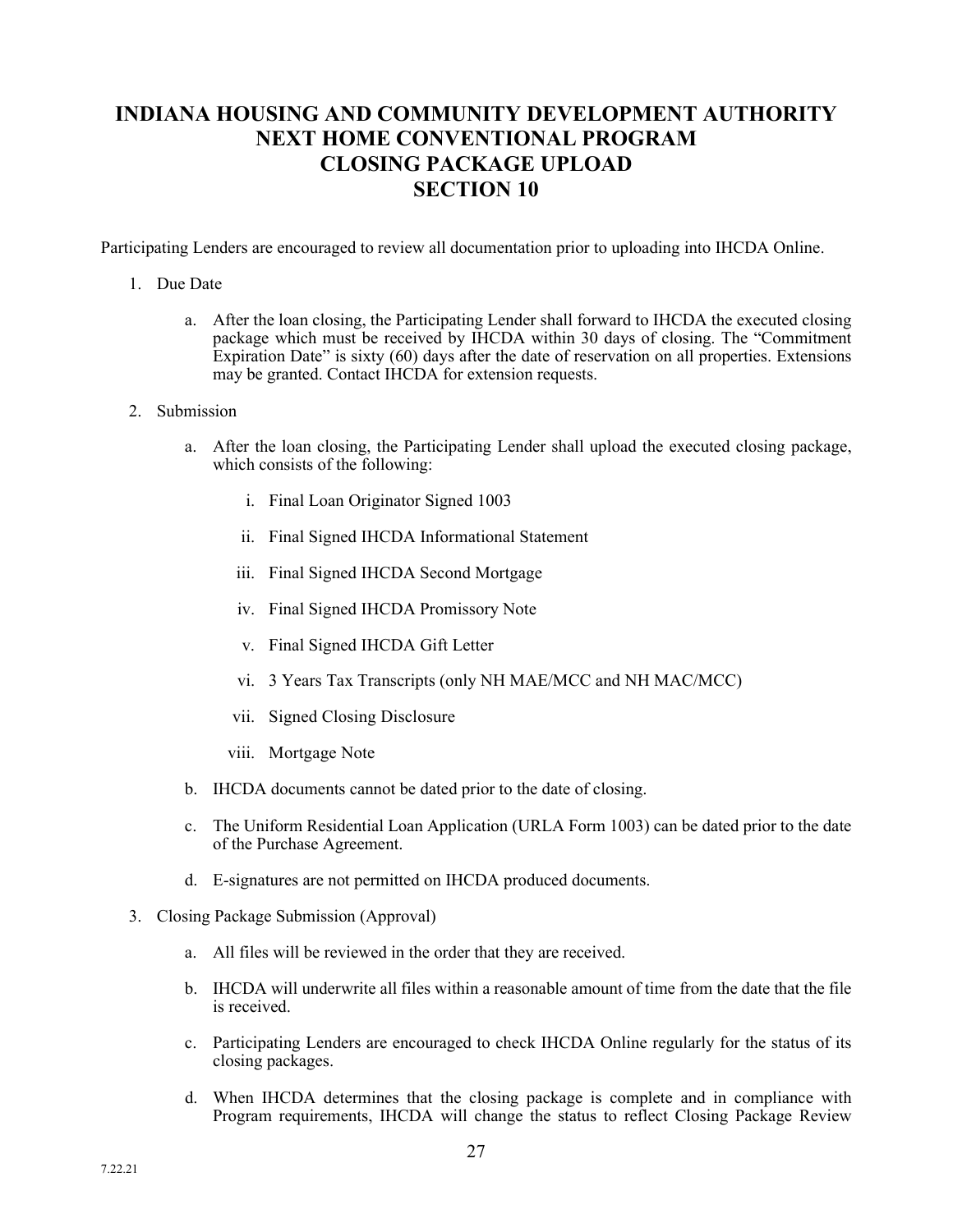"Approved" in IHCDA Online.

- e. IHCDA Online will show a date that the loan expires, which is known as the Commitment Expiration Date (sixty (60) days after the date of reservation on all properties).
- f. The Participating Lender must have received final approval from IHCDA on or before the Commitment Expiration Date, as shown in IHCDA Online.
- 4. Closing Package Upload (Incomplete)
	- a. If IHCDA needs additional information or if there are incomplete documents, the status will be considered "incomplete" and show as such in IHCDA Online.
	- b. IHCDA will review the closing conditions within a reasonable amount of time from the date the conditions are uploaded.